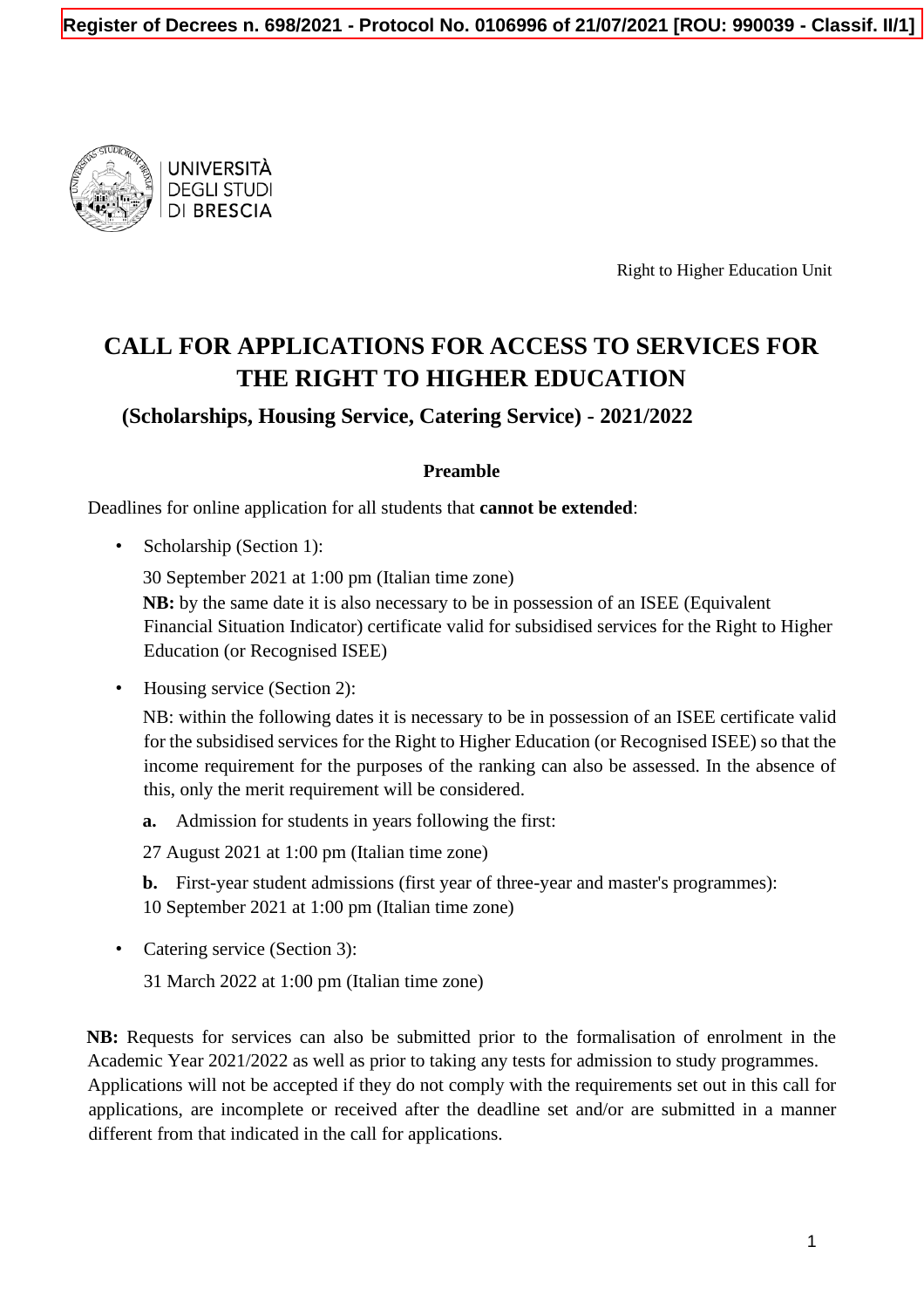**PLEASE NOTE** The provisions contained in this call for applications may be amended in the light of subsequent national and regional decrees and ordinances concerning the control of the COVID-19 pandemic.

#### **Art.1 General provisions**

For the Academic Year 2021/2022, the University of Brescia is issuing this call for applications for access to services for the right to higher education, in accordance with the provisions set forth in Lombardy Regional Law no. 33 of December 13, 2004, the Prime Ministerial Decree of April 09, 2001, Legislative Decree no. 68 of March 29, 2012 and the Lombardy Regional Council's resolution no. XI/4906 of June 21, 2021.

This call is financed by contributions from the Ministry of Education, University and Research (MIUR), Lombardy Region and funds made available by the University.

The services governed by this call for proposals are attributable to students who enrol to the 2021/2022 Academic Year at the University of Brescia who meet the merit, financial and academic regularity requirements specified in the sections relating to each service.

In the sections dedicated to the housing and catering services, for anything not expressly provided for, please refer to the section on scholarships.

## **Definitions:**

For the purposes of attributing the services for the Right to Higher Education, the following definitions apply:

**Beneficiary**: the student who possesses the merit and income requirements and is awarded the scholarship.

**Eligible non-beneficiary**: the student who, although in possession of the merit and income requirements, is not awarded the scholarship due to lack of funds.

**Partial beneficiary**: the student who receives 50% of the benefit; condition foreseen for students enrolled in the 1st year beyond the prescribed duration of their programme or the student enrolled in the 1st year who achieves the ex post merit requirement by 30 November 2022.

**Very first enrolment**: AY of first enrolment in any degree programme after having obtained a High School diploma (can be different from the one attended in the 2021/2022 AY) of the same level/cycle of studies for which he or she is enrolled for the 2021/2022 AY, in any Italian or foreign university, regardless of the outcome of that career (withdrawal from studies, transfer, graduation, etc.).

**ISEE**: ISEE (Equivalent Financial Situation Indicator) valid for subsidised services for the Right to Higher Education issued pursuant to art. 8 of Prime Ministerial Decree 159/2013 and in favour of the student applying for the services provided for by the Call.

**RECOGNISED ISEE:** for individuals not resident in Italy and/or with income and assets in countries other than Italy, it is necessary to contact one of the CAAFs (Italian tax assistance centre) affiliated with the University of Brescia.

**REVOCATION/FORFEITURE:** this means cancellation/exclusion from the benefit with the student's consequent obligation to repay any money and/or services received (accommodation and catering services are to be balanced at the cost of the 4th bracket).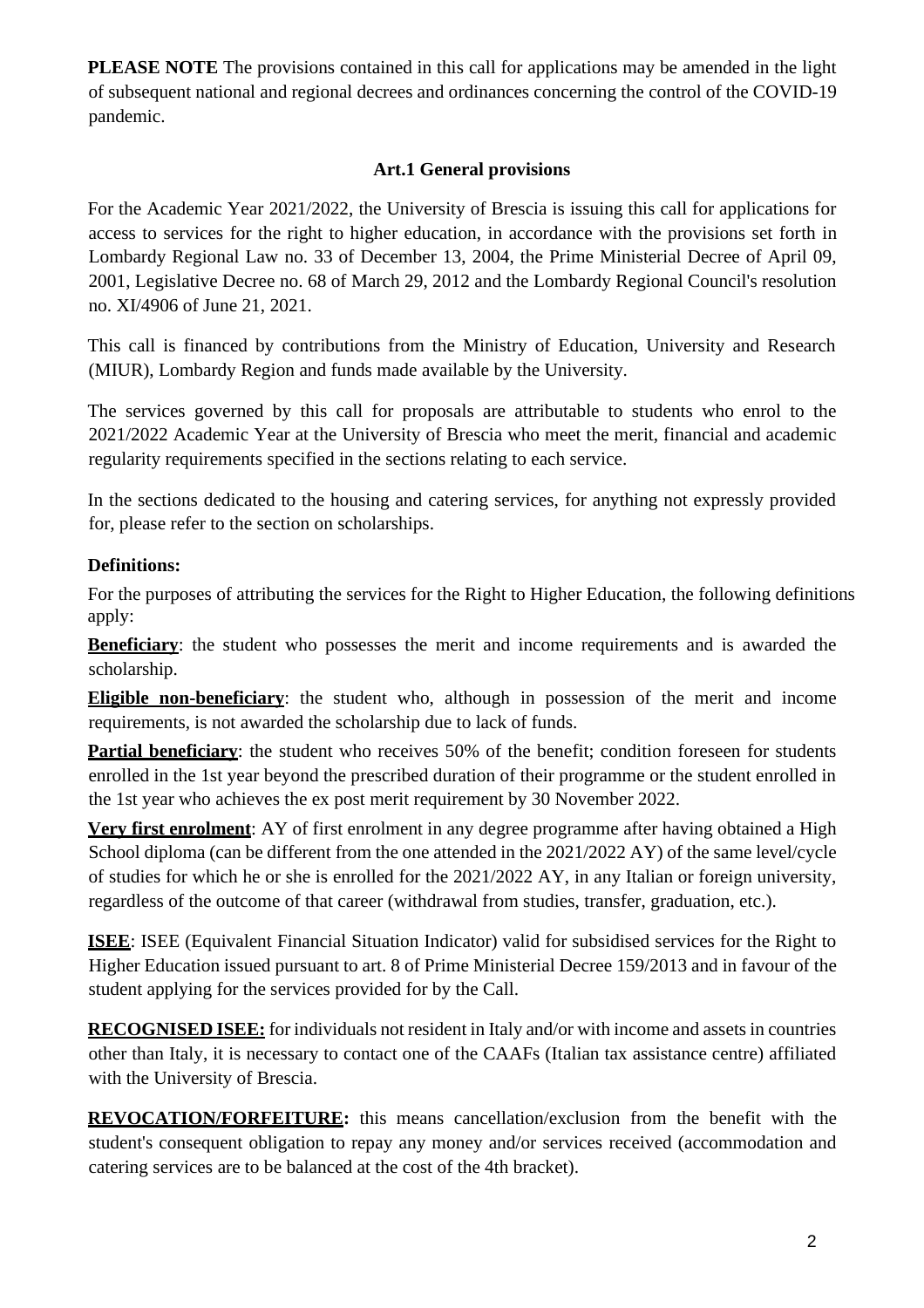Students must **promptly notify** the University of Brescia, at the address [diritto-studio@unibs.it,](mailto:diritto-studio@unibs.it) **of any event concerning the Scholarship or other service that occurs later than the confirmation of the online application** (obtaining a different Scholarship or other financial aid, transfer to another University or change in programme venue, graduation, inability to continue studies, withdrawal from studies, etc.).

If it emerges from periodic checks that a communication, as previously requested, has been omitted, the student risks the suspension of benefits and subsidised services and the relative consequences (e.g. revocation and restitution of the Scholarship awarded, revocation of the exemption from enrolment fees, adjustment of costs relating to the services used, etc.), with no prejudice to any further sanctions provided for by law.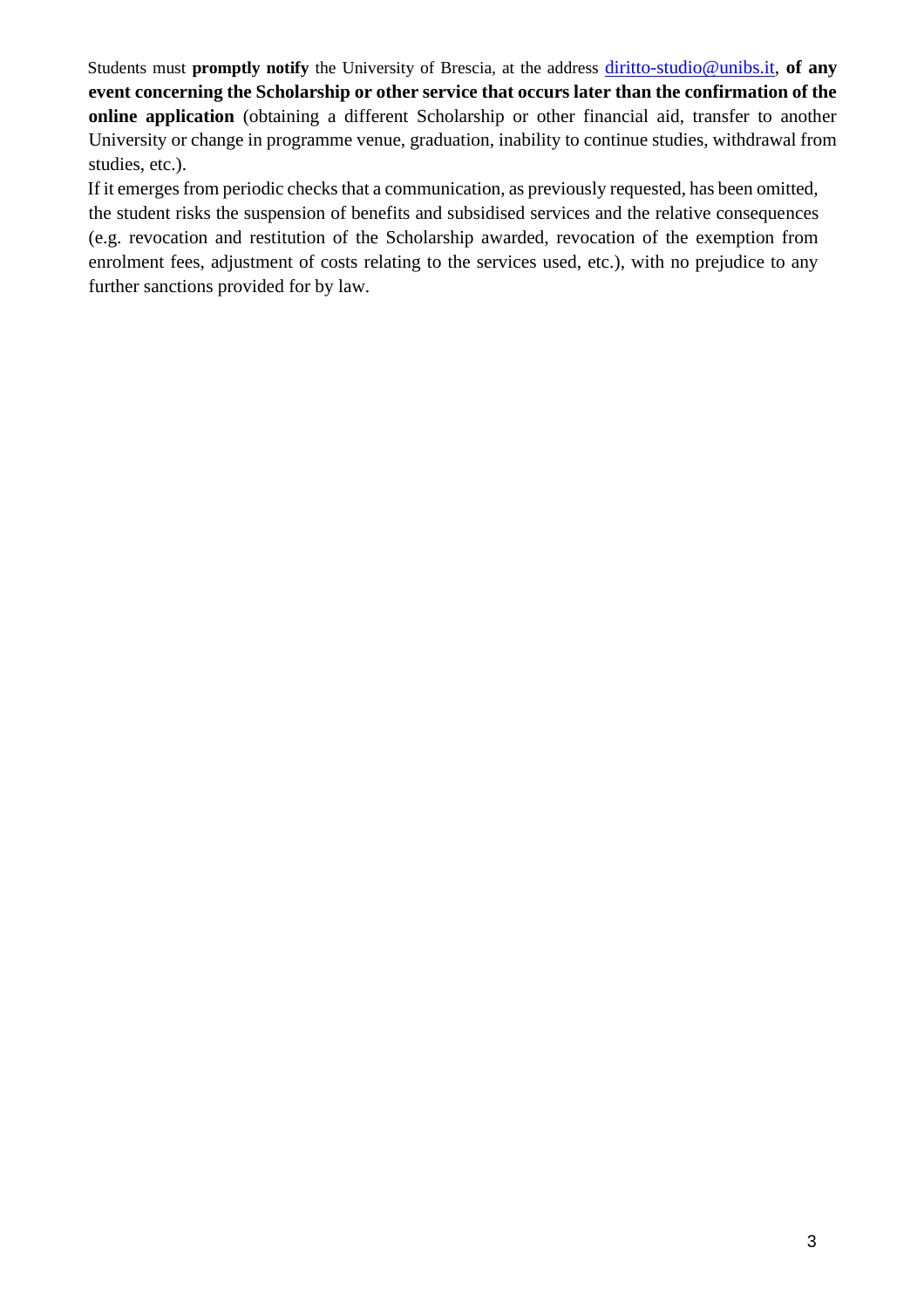## **SECTION 1: SCHOLARSHIPS**

#### **Art. 2 - Number of Scholarships**

The number of Scholarships to be awarded will be defined on the basis of the overall budget availability.

#### **Art. 3 General conditions of participation**

The call is open to Italian students, students from countries belonging to the European Union, foreign students as per Presidential Decree no. 394 of August 31, 1999, implementing Legislative Decree no. 286 of July 25, 1998, and stateless students or political refugees, enrolled at the University of Brescia.

The online application for a scholarship should be submitted on the computerised form available from the University's home page by following the pathway: [www.unibs.it](http://en.unibs.it/) OPPORTUNITIES AND SERVICES> RIGHT TO STUDY> SCHOLARSHIPS AND GRANTS> DSU CALLS FOR APPLICATIONS> Call for applications for access to services for the Right to Higher Education - AY 2021/2022> ONLINE APPLICATION FOR SERVICES, following the procedures specified therein.

Online applications must be confirmed **by the final deadline of September 30, 2021 at 1:00 pm** (Italian time zone).

#### **N.B.**:

- By the same date it is also necessary to be in possession of an ISEE (Equivalent Financial Situation Indicator) certificate valid for subsidised services for the Right to Higher Education (or Recognised ISEE). **Please note:** it takes several weeks to obtain the ISEE value, so please apply for this certification in time.

- Requests for services can also be submitted prior to the formalisation of enrolment in the Academic Year 2021/2022 as well as prior to taking any tests for admission to study programmes.

Applications will not be accepted if they do not comply with the requirements set out in this call for applications, are incomplete or received after the deadline set and/or are submitted in a manner different from that indicated above.

To receive the services provided by the Right to Higher Education, students must be enrolled, for the AY 2021/2022:

1) For the first time to a regular year of a Degree Programme, Master's Degree Programme or Single Cycle Master's Degree Programme up to a further year beyond the normal duration of the study programme attended, starting from the very first enrolment (see page 2 for definition)\*. If the beneficiary belongs to the categories referred to in art. 2 of Law no. 118 of March 30, 1971, or to other categories of disabled people protected by law, with recognised disability equal to or greater than 66%, enrolment is permitted for up to two more years beyond the normal duration of the study programme attended, starting from the very first enrolment.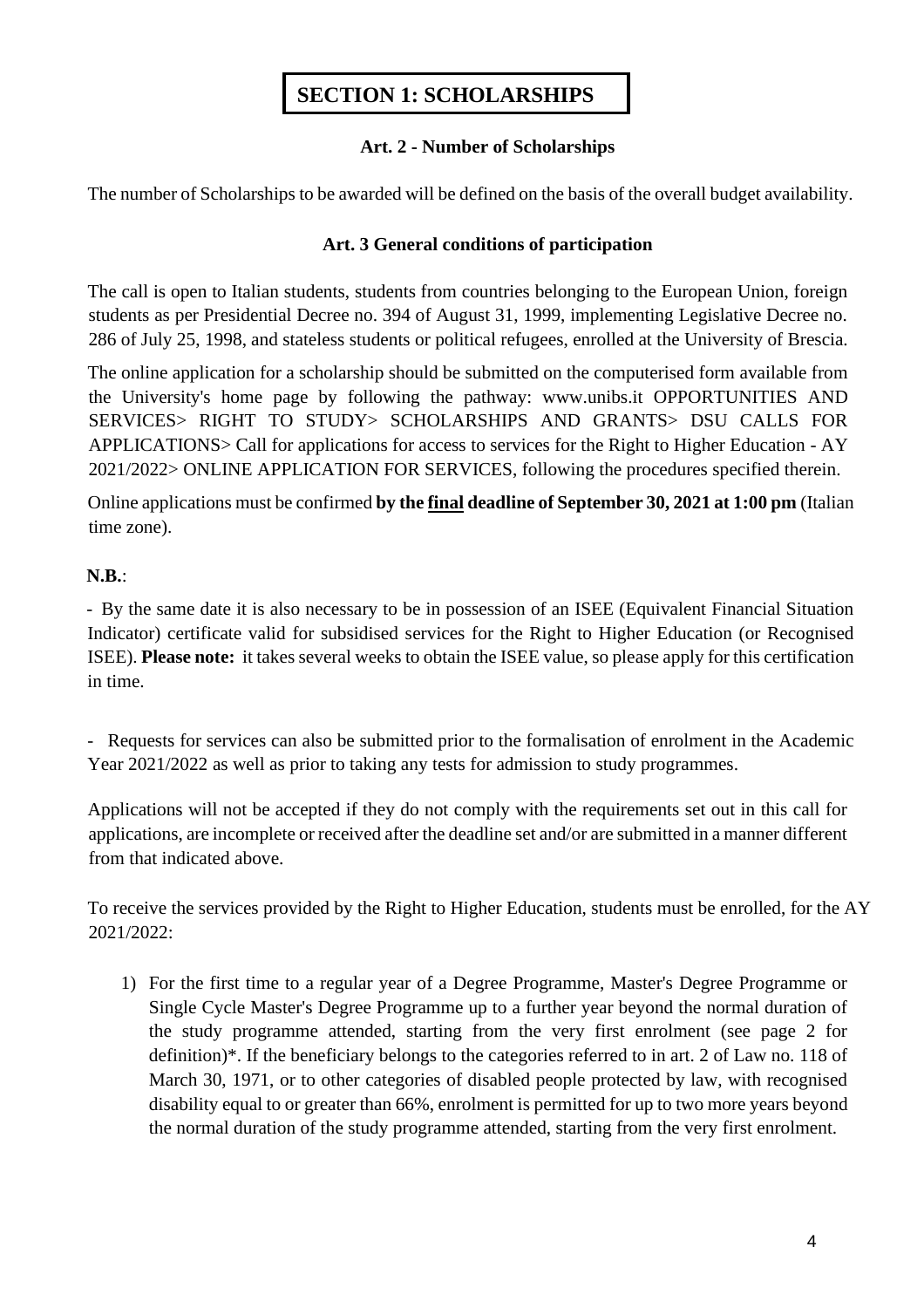\* NB: For the AY 2021/22, based on budget availability, scholarships, financed with funds made available by the University, could also be granted to students previously enrolled in a degree programme (even different from the one attended in the 2021/2022 AY) of the same level/cycle of studies for which he or she is enrolled for the 2021/2022 AY, in any Italian or foreign university, with a closed record due to withdrawal from studies or transfer or change of programme. In this case, in addition to the income requirement, it is necessary to meet the merit requirement by considering the number of years of enrolment since the very first enrolment and the educational credits (CFUs) obtained in the previous degree programme, regardless of whether they have been validated for the purpose of shortening one's degree programme (for requirements see art. 7). By way of example: if in the 2020/21 AY I enrolled for the first time in the University System in the 1st year of a Degree Programme and, following withdrawal, transfer or change of programme, I enrol in the 2021/2022 AY to a Degree Programme and am admitted to the 1st year, I will have to meet the merit requirements required for students enrolling in the 2021/2022 AY in the 2nd year of the relative Programme (e.g. 35 educational credits for open access programmes - see art.7 for details).

2) to a Specialisation Programme (excluding Specialisation Programmes of the Medicine area as per Legislative Decree 368/99);

3) to PhD programmes (excluding the scholarship holders pursuant to Ministerial Decree 224/1999 or research grants pursuant to Law no. 449 of December 27, 1997) activated by Ministerial Decree no. 210 art. 4 of July 3, 1998, for a period of time equal to the duration provided for by the respective regulations.

#### **Art. 4 - Incompatibility**

The scholarship cannot be combined with similar forms of financial aid provided by the managing body or by other public or private bodies. In this case, the student must choose between one benefit and the other. Exceptions to this are scholarships awarded by national or foreign institutions intended for training or research periods abroad.

#### **Art. 5 Other grounds for exclusion**

In any case, students who meet the following criteria in the 2021/2022 academic year are also excluded from the benefit:

- Already hold an academic qualification of the same level as or superior to the study programme for which the Scholarship application is made for the AY 2021/2022;
- Have debts/pending payments towards the University of Brescia on the date of publication of the Scholarship Ranking List, unless a signed instalment repayment agreement is in place.

## **Art. 6 - Transfers**

A student who has transferred from another University after the beginning of the Academic Year must ask the University or the Managing Body for the Right to Higher Education of the University of origin to forward his/her application as long as it is submitted by the deadline established in the call for applications.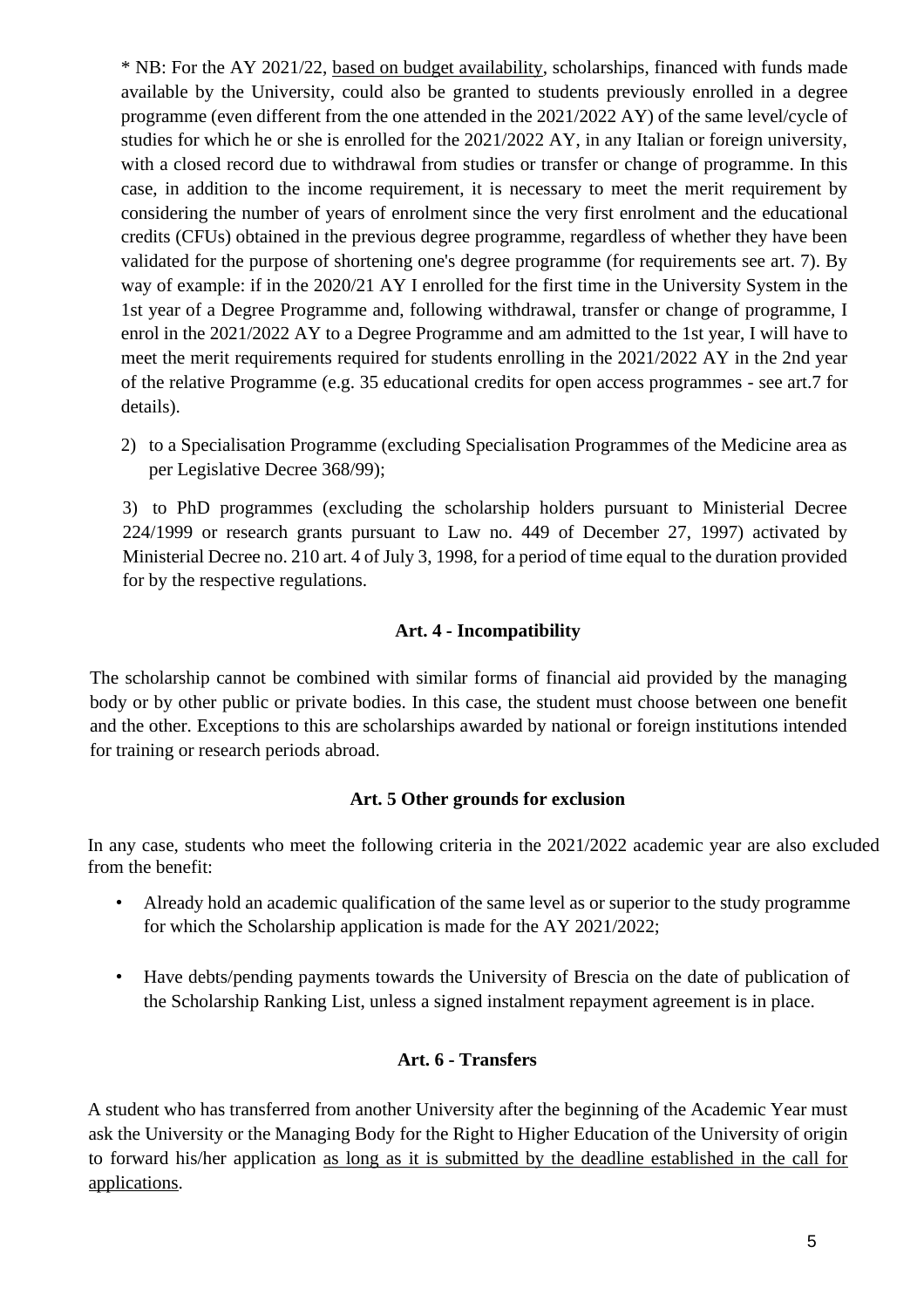The regularisation of the transfer application must be completed by November 30, 2021.

Admission to the ranking will be subject to the possession of merit and income requirements and the availability of resources.

In the case of transfer to another University after the start of the AY, the application submitted to the University of Brescia will be sent, only after a timely and explicit request in writing from the student concerned to the certified email address ammcentr@cert.unibs.it (also by non-certified e-mail), to the University or University body where the student has requested the transfer. In this case, the student forfeits the benefit provided by the University of Brescia (he/she will therefore have to return any instalments collected the balance of the subsidised services used).

## **Art. 7 Requirements for placement on the Scholarship ranking list**

The student must be in possession of both the merit and economic status requirements, as specified below.

## **A) MERIT REQUIREMENTS**

**1.** Students enrolled for the first time in the **first year**

**a.** of 3-year Degree Programmes and Single Cycle Master's Programmes:

- High school diploma grade of at least 70/100

Students who gained their diplomas outside of Italy will be assessed according to the result of applying the conversion formula adopted by the Ministry of Education, Universities and Research - MIUR (MIUR note of June 4, 2007 – see Annex 2).

For beneficiaries who belong to the categories pursuant to Art. 2 of Law no. 118 of March 30, 1971, or to other categories of disabled persons protected by law, with an invalidity rating of 66% or more, the minimum high school diploma grade is 60/100.

**b.** of Master's Degree Programmes:

- Enrolment to the 2021/2022 AY

**2. Post-First Year** students enrolled in Degree, Master's Degree and Single-cycle Degree Programmes must have achieved, by **August 10, 2021**, the number of educational credits specified in the table below, calculated for programmes where the number of annual credits achievable is 60\*:

|                                              |             |             | <b>PROGRAMMES WITH FREE</b><br><b>ADMISSION</b> |             |                                           |                                                                      |
|----------------------------------------------|-------------|-------------|-------------------------------------------------|-------------|-------------------------------------------|----------------------------------------------------------------------|
|                                              |             |             |                                                 | to the:     | For those who enrol, in the 2021/2022 AY, |                                                                      |
| <b>Study Programmes</b>                      | 2nd<br>year | 3rd<br>year | 4th<br>year                                     | 5th<br>year | 6th year                                  | 1st year<br>beyond the<br>prescribed<br>duration of the<br>programme |
| <b>Bachelor's Degree</b><br><b>Programme</b> | 35          | 80          |                                                 |             |                                           | 135                                                                  |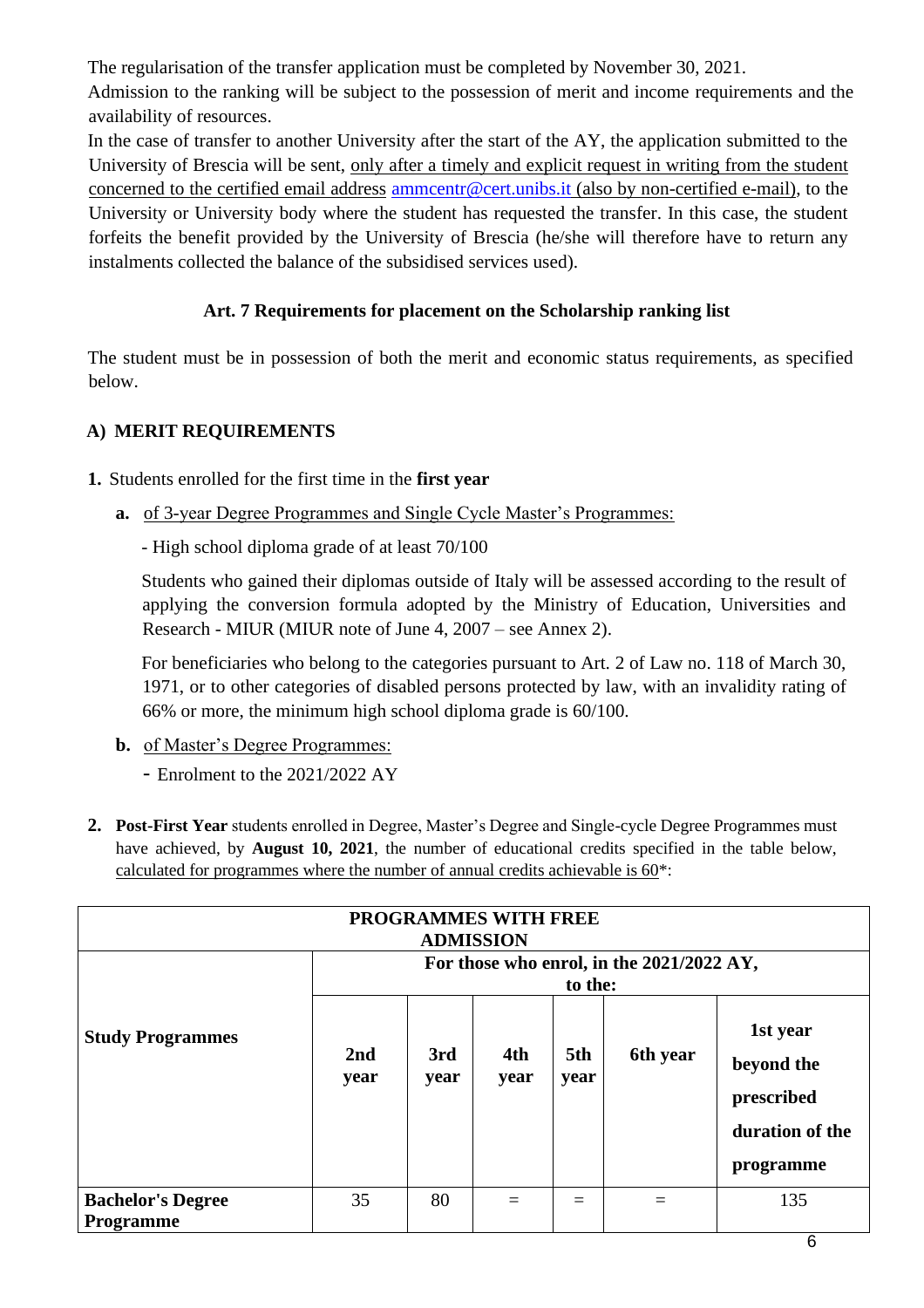| <b>Single Cycle</b><br>Master's Degree | 35 | 80  | 135 | 190 | 245 |
|----------------------------------------|----|-----|-----|-----|-----|
| <b>Master's Degree</b><br>Programme    | 35 | $=$ | $=$ |     | 80  |

| PROGRAMMES WITH AN ADMISSION TEST             |                                                      |             |                   |             |                                                                             |                                                                         |  |
|-----------------------------------------------|------------------------------------------------------|-------------|-------------------|-------------|-----------------------------------------------------------------------------|-------------------------------------------------------------------------|--|
|                                               | For those who enrol, in the 2021/2022<br>AY, to the: |             |                   |             |                                                                             |                                                                         |  |
| <b>Study Programmes</b>                       | 2nd<br>year                                          | 3rd<br>year | 4th<br>year       | 5th<br>year | 6th year<br>(1st year)<br>beyond<br>duration<br>for 5-year<br><b>SCMD</b> ) | 1st year<br>beyond the<br>prescribed<br>duration of<br>the<br>programme |  |
| <b>Bachelor's Degree</b><br>Programme         | 35                                                   | 88          | $\qquad \qquad =$ | $=$         | $=$                                                                         | 148                                                                     |  |
| <b>Single Cycle</b><br><b>Master's Degree</b> | 35                                                   | 88          | 148               | 209         | 269                                                                         | 329 (for 6-<br>year SCMD)                                               |  |
| <b>Master's Degree</b><br>Programme           | 35                                                   | $\equiv$    | $\equiv$          | $\equiv$    | $=$                                                                         | 88                                                                      |  |

It is to be noted that the educational credits valid for Scholarship purposes are those achieved through exams specifically indicated in the Study Plan proposed by the Study Programme or in the Study Plan proposed by the student and already approved, for the AY 2021/2022, on the date of application, by the Study Programme Board.

**NB:** The ongoing tests and the individual modules are not included in the calculation.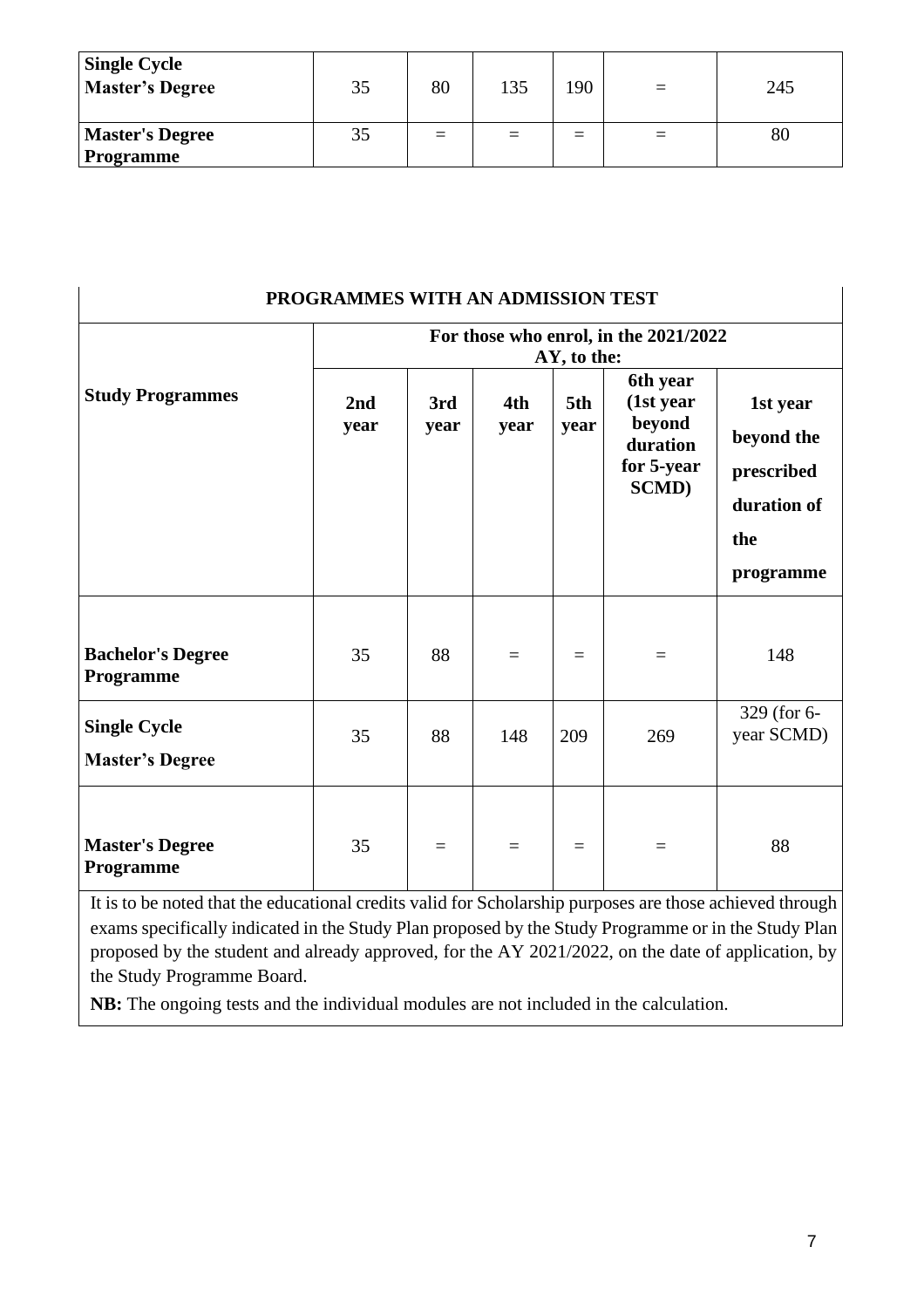**Transfers** from other universities / Degree Programmes and International Mobility students: exams to be integrated, i.e. validated only partially by the University of Brescia Study Programme Board, are excluded from the calculation of educational credits valid for Scholarship purposes.

**Internships**: educational credits acquired through final tests (final exam) of internships, based on the university teaching organisation of the Healthcare Profession Programmes, following August 10, 2021 valid as long as the test results are given by October 31, 2021

**\*** Please note that for all Degree programmes whose number of sustainable annual credits is different from 60, a **PROPORTIONAL CRITERION** provided for in the above table, rounded down, is applied to determine the merit requirement, referring to the number of credits present in the teaching regulations of each course.

You can check the credits foreseen in the study plan on the website dedicated to each course.

## **As an example:**

If the total number of credits required by the Study Plan for a student enrolling in the 2nd year is equal to 52, then the calculation must be performed as follows:

 $52/60*35 = 30.3333$  which by ROUNDING DOWN will result in 30

**3.** For **Post-First Year Enrolled Students:** if more favourable than the methods indicated in point 2, the merit requirements provided for in the calls for access to the Right to Higher Education services relating to the 2019/20 AY and 2020/21 AY remain valid:

| <b>PROGRAMMES WITH FREE</b><br><b>ADMISSION</b> |                                                      |             |             |             |          |                                                                         |  |
|-------------------------------------------------|------------------------------------------------------|-------------|-------------|-------------|----------|-------------------------------------------------------------------------|--|
|                                                 | For those who enrol, in the 2021/2022<br>AY, to the: |             |             |             |          |                                                                         |  |
| <b>Study Programmes</b>                         | 2nd<br>year                                          | 3rd<br>year | 4th<br>year | 5th<br>year | 6th year | 1st year<br>beyond the<br>prescribed<br>duration of<br>the<br>programme |  |
| <b>Bachelor's Degree</b><br>Programme           | 35                                                   | 80          | $=$         | $=$         | $\equiv$ | 135                                                                     |  |
| <b>Single Cycle</b><br><b>Master's Degree</b>   | 35                                                   | 80          | 135         | 190         | $\equiv$ | 245                                                                     |  |
| <b>Master's Degree</b><br><b>Programme</b>      | 35                                                   | $\equiv$    | $=$         | $=$         | $\equiv$ | 80                                                                      |  |

|                                         | <b>PROGRAMMES WITH AN ADMISSION</b> |  |  |
|-----------------------------------------|-------------------------------------|--|--|
|                                         | <b>TEST</b>                         |  |  |
| For those who enrol, in the $2021/2022$ |                                     |  |  |
| $AY$ , to the:                          |                                     |  |  |
|                                         | -                                   |  |  |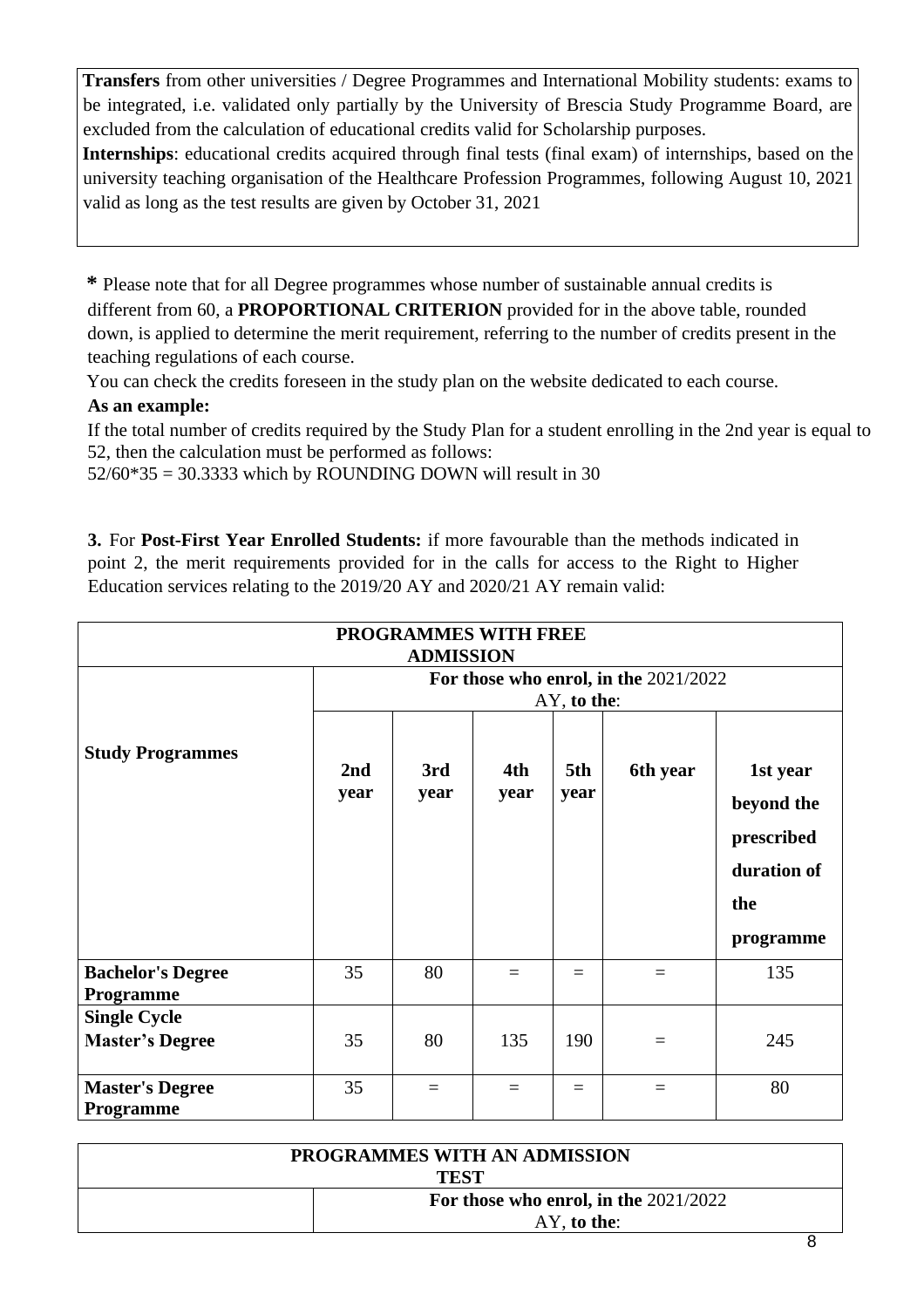| <b>Study Programmes</b>                                                                | 2nd<br>year | 3rd<br>year | 4th<br>year | 5th<br>year | 6th year<br>(1st year<br>beyond<br>duration<br>for 5-year<br><b>SCMD</b> ) | 1st year<br>beyond the<br>prescribed<br>duration of<br>the<br>programme |
|----------------------------------------------------------------------------------------|-------------|-------------|-------------|-------------|----------------------------------------------------------------------------|-------------------------------------------------------------------------|
| <b>Bachelor's Degree</b><br>Programme<br>Healthcare<br>Professions,<br>Scientific Area | 35          | 88          | $=$         | $=$         | $=$                                                                        | 148                                                                     |
| <b>Single Cycle</b><br><b>Master's Degree:</b><br>Architectural Engineering            | 28          | 64          | 115         | 176         | $\equiv$                                                                   | 234                                                                     |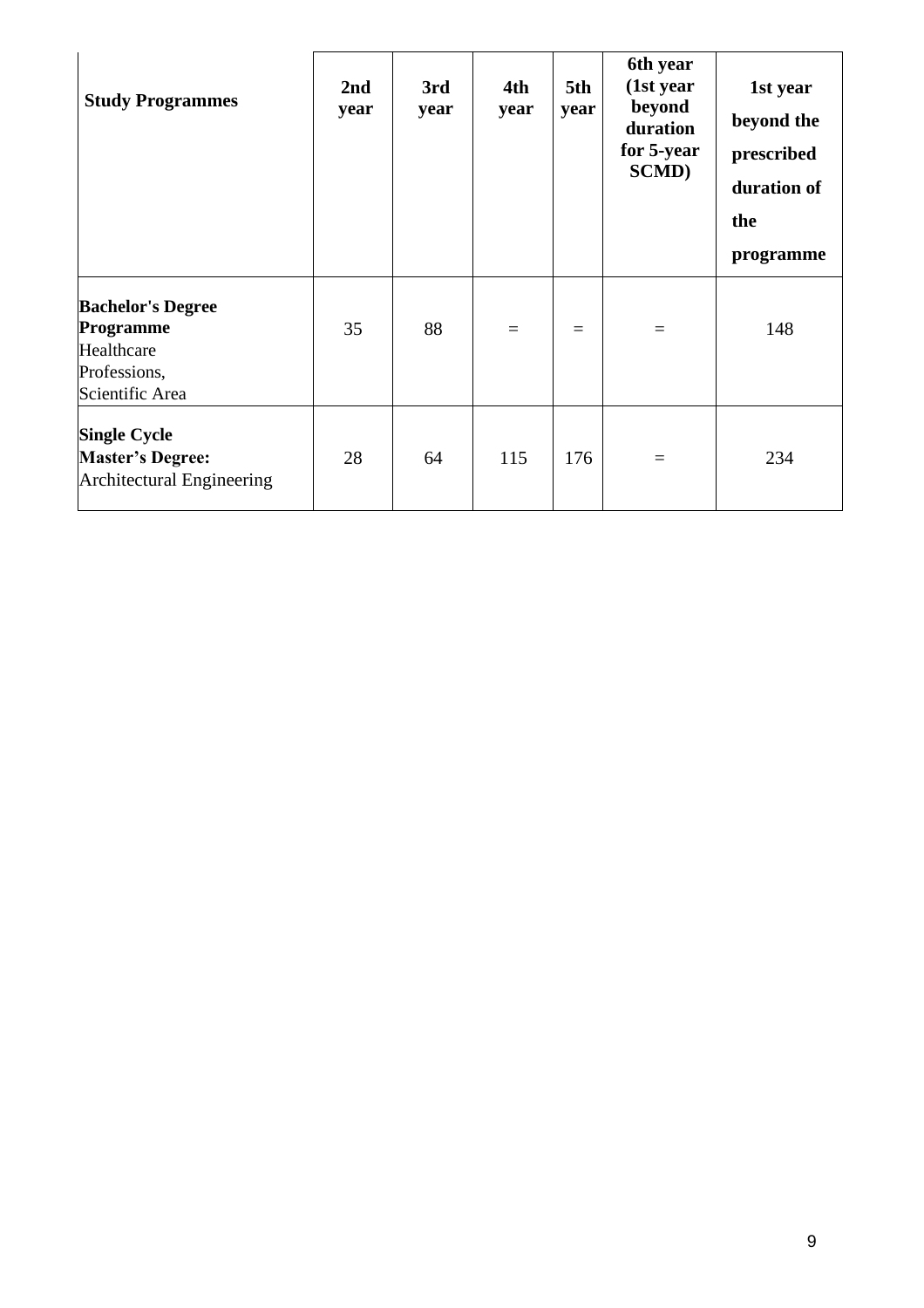| <b>Single Cycle Master's Degree:</b><br>Dentistry and Dental<br>Prosthetics | 35 | 88       | 148 | 209      | 269 | 329 |
|-----------------------------------------------------------------------------|----|----------|-----|----------|-----|-----|
| <b>Single Cycle Master's</b><br>Degree: Medicine and<br>Surgery             | 25 | 62       | 94  | 138      | 203 | 300 |
| <b>Single Cycle Master's</b><br>Degree: Pharmacy                            | 35 | 88       | 148 | 209      |     | 269 |
| <b>Master's Degree Programme</b>                                            | 35 | $\equiv$ | $=$ | $\equiv$ |     | 88  |

It is to be noted that the educational credits valid for Scholarship purposes are those achieved through exams specifically indicated in the Study Plan proposed by the Study Programme or in the Study Plan proposed by the student and already approved, for the AY 2021/2022 on the date of application, by the Study Programme Board. NB: The ongoing tests and the individual modules are not included in the calculation.

## **PLEASE NOTE: From the 2022/2023 AY only the proportional criterion will be applied.**

Students may make use of an **automatically activated bonus**, used to make up the difference between the minimum required number of educational credits and the number actually achieved:

The total number of the **bonus** credits differs based on the year of enrolment in which it is activated. Specifically, the bonus totals are:

- **five** five credits, for maintaining the benefits of the first year or obtaining the benefits for the second year of those enrolled in the Three-Year, Master's and Single Cycle Master's Degree Programmes;
- **twelve** credits to obtain the advantages for the third year of those enrolled on 3-year Degree, Master's Degree and Single Cycle Programmes and for the 1st additional programme year of those enrolled on Master's Degree Programmes;
- **fifteen** credits to obtain the advantages for additional academic years of those enrolled on 3 year Degree, Master's Degree and Single Cycle Programmes.

The bonus can be activated, during the course of your career, until you obtain the qualification, only once and used until the share is exhausted for the following years.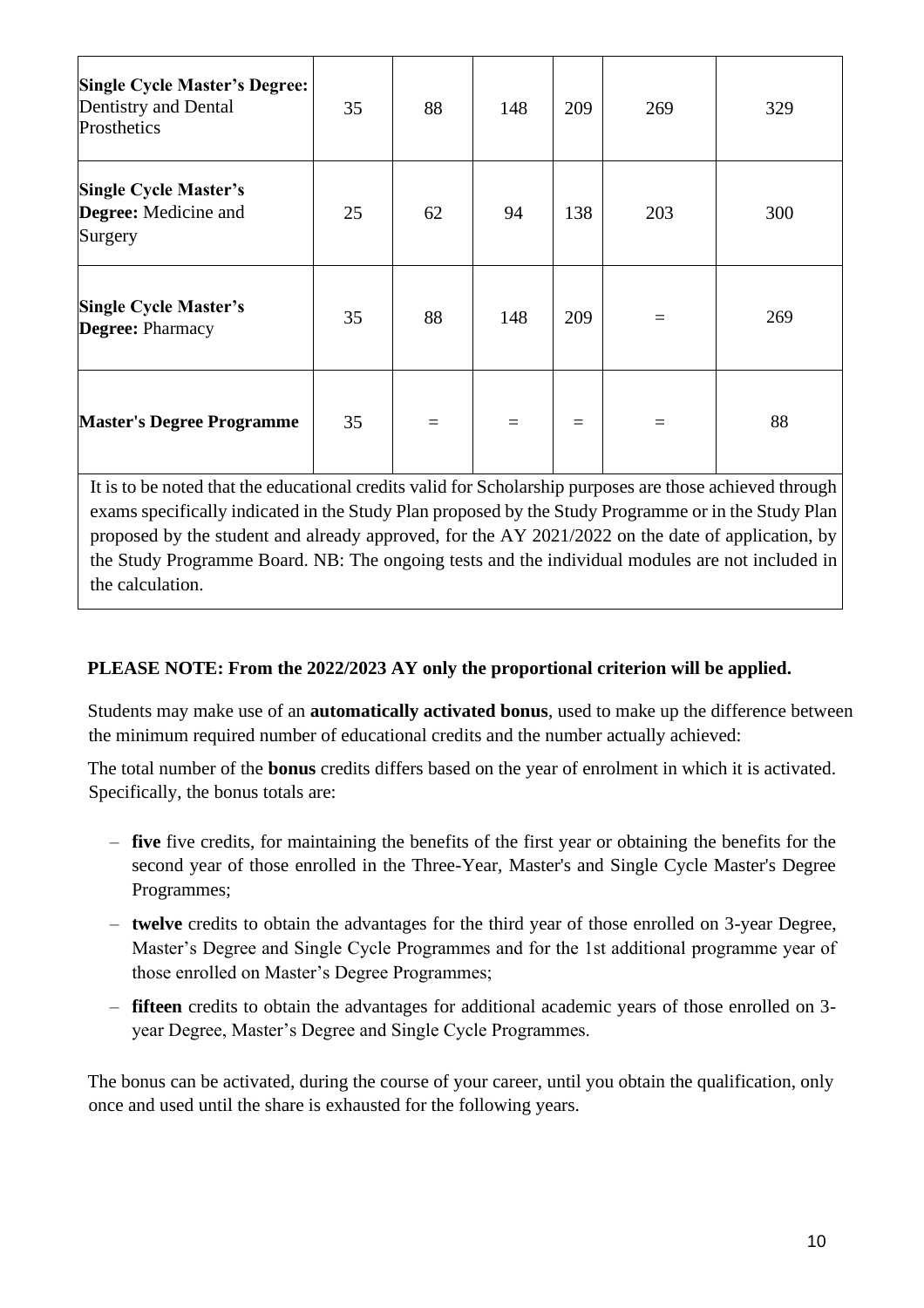#### **4.** Students enrolled in **PhD and Specialisation Programmes**:

| <b>PhD</b> Programmes                                                                                                                                                                              |                              |
|----------------------------------------------------------------------------------------------------------------------------------------------------------------------------------------------------|------------------------------|
| (Excluding beneficiaries of the Study Programme)<br>pursuant to Ministerial Decree no. 224 of 30.04.99 and<br>research grants as per Law no. 449 of 27.12.1997) and                                | Admittance to the programme. |
| Specialisation Programmes (excluding those in<br>the medical field pursuant to Legislative Decree<br>368/1999)<br>Specialisation Programmes in Healthcare<br>and Dentistry (DI No.716, 16/09/2016) | Admittance to the programme. |

**5.** If the beneficiary belongs to the categories referred to in art. 2 of Law no. 118, or to other categories of **disabled people** protected by law, with a recognised disability equal to or greater than 66%, individual merit requirements are defined which may differ from those provided for in the previous table up to a maximum of 40%, based on the % of recognised disability, as specified in the following table:

| <b>Percentage disability</b> | Percentage of credits granted |
|------------------------------|-------------------------------|
| $66\% - 74\%$                | 10%                           |
| 75% - 82%                    | 20%                           |
| 83% - 90%                    | 30%                           |
| $91\% - 100\%$               | 40%                           |

For those who enrol in the 2021/2022 AY in the 2nd year beyond the prescribed duration of the programme, it is necessary to possess the same merit requirement as for those enrolled in the 1st year beyond the prescribed duration of the programme.

**6.** For **Part-time** students, the requirements of merit and the bonus values are half of those shown in the table.

## **B) REQUIREMENTS RELATED TO FINANCIAL STATUS**

The student's financial status is identified based on the Equivalent Financial Situation Indicator (ISEE - 2021) **valid for subsidised services for the Right to Higher Education** pursuant to Prime Ministerial Decree no. 159 of 5 December 2013).

**Please note: non-compliant ISEE will not be considered** (which have notes for omissions and/or discrepancies). Non-compliant ISEE occurs when the INPS (Italian social security and welfare institute), when issuing the ISEE, detects omissions/discrepancies/deviations with respect to what has been declared by the interested party. For more details see art. 11, paragraph 5 of the Prime Ministerial Decree No.159 of 5 December 2013, and art. 3 of Decree of 7 November 2014.

11 Pursuant to Prime Ministerial Decree no. 159 of 5 December 2013 and the INPS circular no. 171 of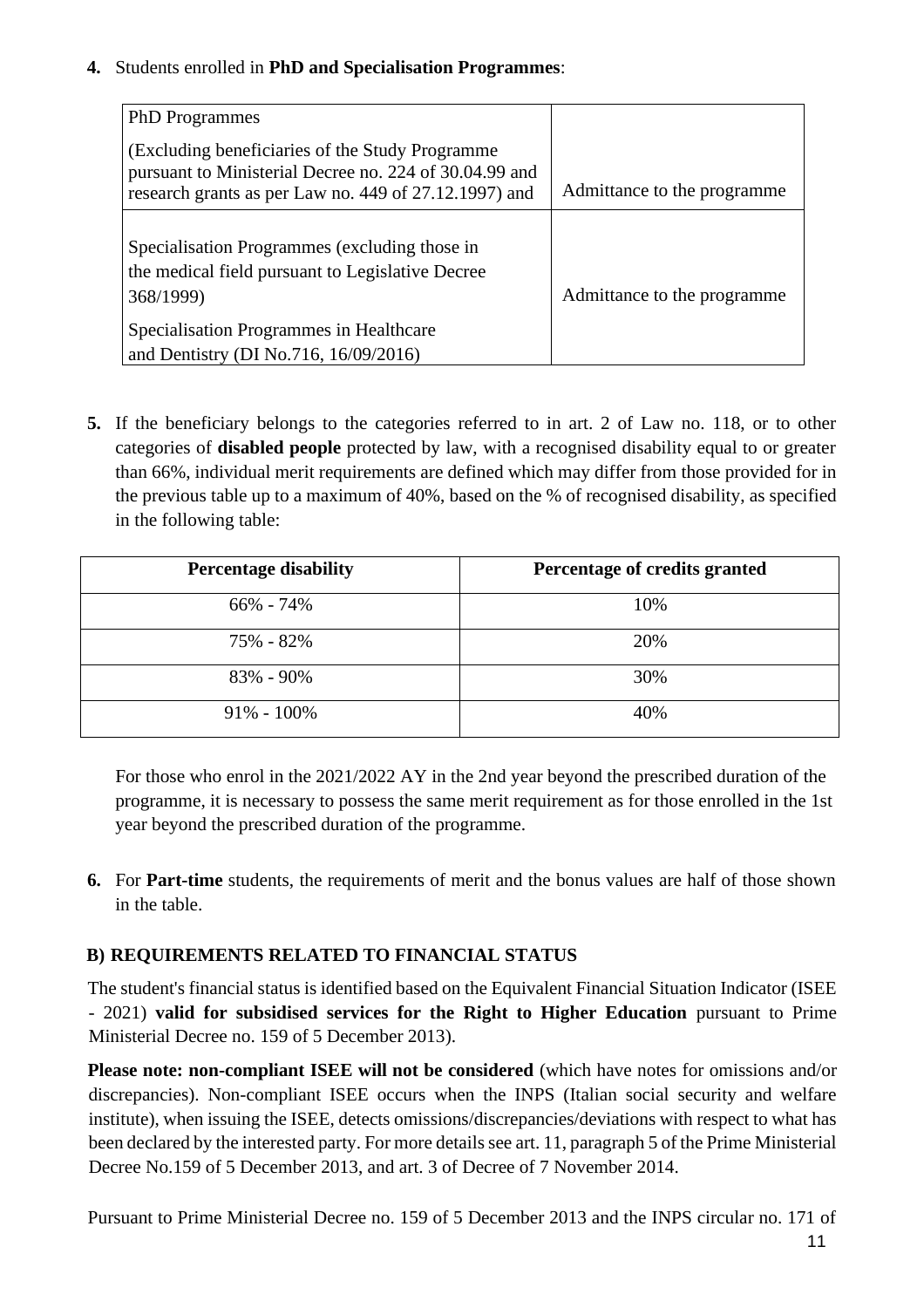18 December 2014, the share of Right to Higher Education scholarship received in the 2019 calendar year must be declared for ISEE purposes. The share for 2019 must be declared in the online application and it will be deducted from the ISEE provided by INPS for the students who were also awarded the Right to Higher Education scholarship in 2020.

The student must **be in possession of the ISEE** issued by INPS **valid for subsidised services for the right to higher education by and no later than the final deadline of 30/09/2021** in order to allow the electronic acquisition of income data. **Please note:** it takes several weeks to obtain the ISEE value, so please apply for this certification in time.

## **The absence of ISEE data will lead to exclusion from the Scholarship call for applications.**

Students who request the benefits for the right to higher education must be in possession, with reference to the family unit as defined pursuant to the Prime Ministerial Decree no. 159 of 5 December 2013.

- of an Equivalent Equity Situation Indicator (calculated by the managing bodies and corresponding to an Equity Situation Indicator/Equivalence Scale, as per Sect. I Method for calculating the ordinary ISEE certificate for higher education services) **not exceeding**  $\epsilon$ **50,000.00**;
- an Equivalent Financial Situation Indicator (ISEE for subsidised services for the Right to Higher Education) **not exceeding € 23,000.00**.

Independent student: in implementation of the provisions of art. 8, paragraph 2 of Prime Ministerial Decree No.159-2013 and in order to take adequately into consideration the individuals who bear the costs of maintaining a student, the household of the applicant is integrated with that of his/her parents when they both fail to meet the following requirements:

- residence, recorded in the General Register Office, outside of the residential unit of the family of origin, at least two years prior to the date of application and in a property not owned by a member of the original family household;
- income from employment or similar work, not undertaken for a family member, fiscally declared for at least two years, not less than  $\epsilon$  6,500.00 per year.

In the event of failure to meet either of the conditions above, the equity and financial situation of the family of origin will be taken into consideration.

Please note that pursuant to article 9 of the Prime Ministerial Decree No. 159/2013, the current ISEE can be requested when, despite already having a valid ordinary ISEE, there is a change in the work situation or an interruption of social security, welfare and indemnity treatments not included in the total income (declared for IRPEF purposes) for one or more members of the family unit; or, again when there is a decrease in the overall income capacity of the family unit of more than 25%. For more information contact the CAAF (Italian authorised tax assistance centre).

## **Assessment of the financial and equity status for non-residents in Italy and/or with income and assets in countries other than Italy:**

in this case it is necessary to contact one of the CAAF offices affiliated with the University of Brescia (see the list published on the University website) to request the **Recognised ISEE for subsidised services for the right to higher education.** The CAAF office will be responsible for sending the data of the Recognised ISEE to the University. Also in this case the student must **be in possession of the Recognised ISEE valid for subsidised services for the right to higher education by and no later than the final deadline of 30/09/2021.**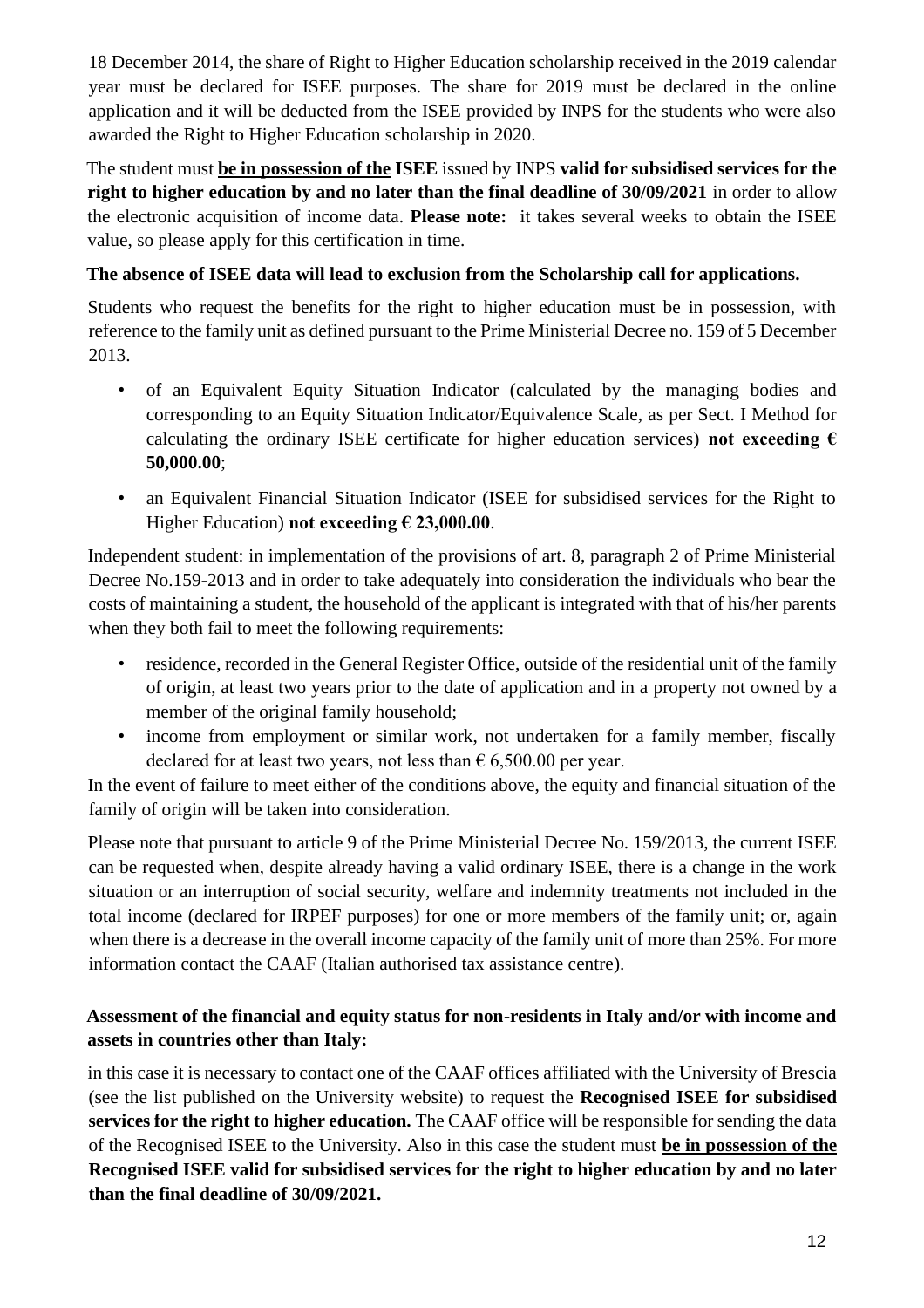The household financial and equity situation must be certified by appropriate documents issued by the relevant authorities of the country in which the income was earned and must be translated into Italian by the competent Italian diplomatic authority of the territory in question.

The financial status of foreign students or Italian students residing abroad is defined based on the provisions contained in art. 8, paragraph 5, of the Prime Ministerial Decree No.159/2013, subject to various provisions issued at national level.

The financial and equity status for foreign students not belonging to the European Union is assessed according to the procedures prescribed by Legislative Decree No.286 of 25 July 1998, as amended (Article 4, paragraphs 3 and 39) and by Presidential Decree No.394 of 31 August 1999 (Article 46, paragraph 5).

The documentation to be submitted to the CAAF is as follows (for more information, contact one of the affiliated CAAF offices):

- 1. Tax Code
- 2. Valid identity card or passport;
- 3. Proof of household composition;
- 4. Income of each family member for the calendar year 2020;
- 5. Proof of unemployment for any unemployed family members;
- 6. Declaration of the property owned by the family in the country of origin, detailing the surface areas in square metres;
- 7. Proof of assets owned by the family (expressed in bonds, dividends, shares, fractions of net assets of any companies owned, etc.);
- 8. Any ISEE certification for income and assets owned and produced in Italy;
- 9. Proof of any scholarships, even if not subject to taxation, received in 2019 and 2020.

In the case of countries in which it is particularly difficult to obtain certification from the local Italian embassy, such certification must be obtained from the competent foreign diplomatic or consular representatives in Italy and legalised by the Prefecture pursuant to Art. 33 of Presidential Decree no. 445 of 28 December 2000.

The student must, in any event, declare any income and assets held in Italy by his/her household, according to the Council of Ministers Presidential Decree no. 159 of 5 December 2013).

## **Students from "particularly poor and developing countries":**

Foreign students from "particularly poor and developing countries" referred to in MUR Decree no. 156/2021 of 12 February 2021, with a visa or residence permit for study purposes, do not need to produce a Recognised ISEE, if there are no income earners in Italy in the family unit.

These students will automatically be placed in the first income band.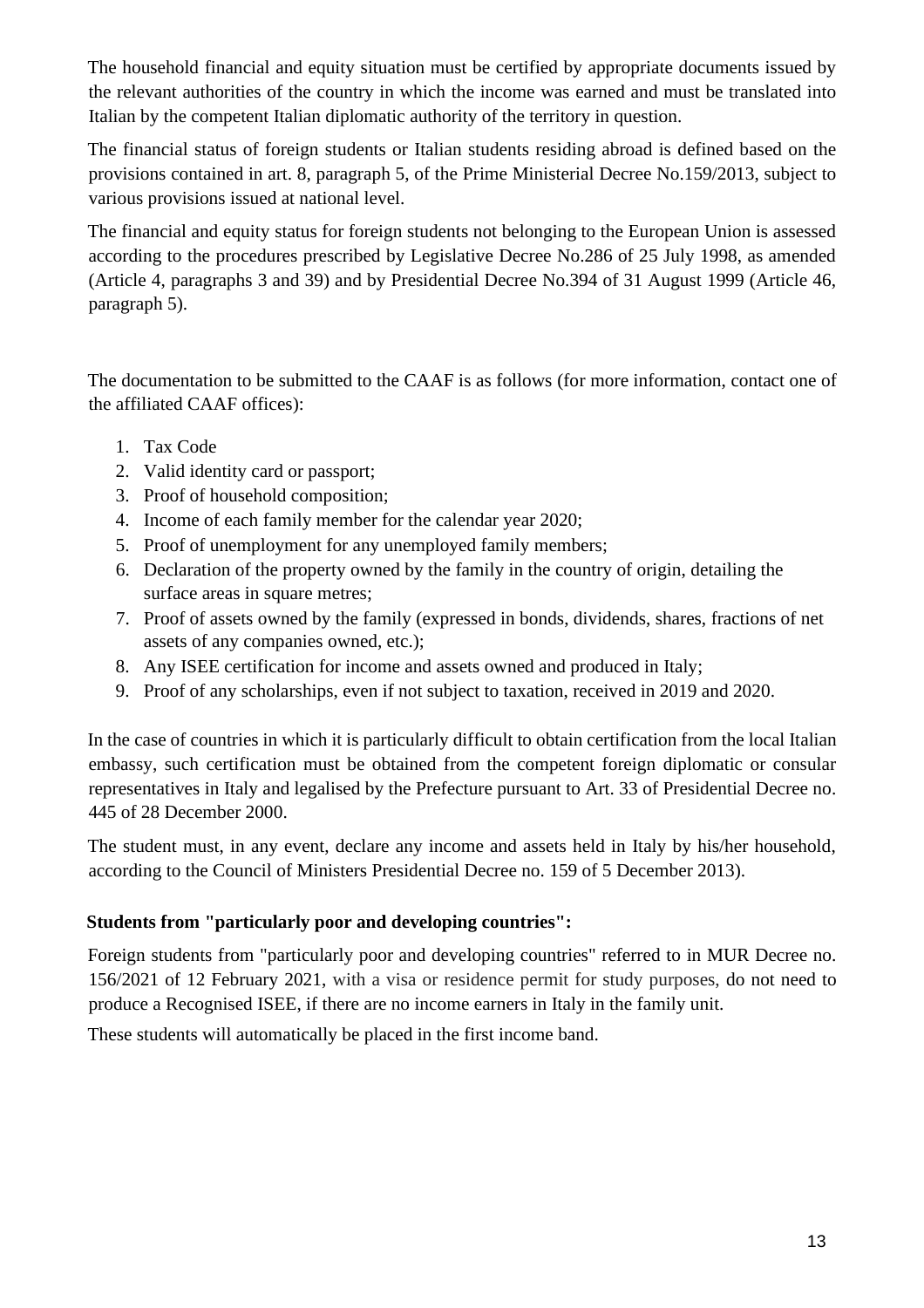| Afghanistan<br>Bangladesh          | Comoros<br>Congo Democratic<br>Republic | Korea Dem. Rep.<br>Lao People's<br>Democratic | Nepal<br>Niger         | Tanzania<br>Timor-Leste |
|------------------------------------|-----------------------------------------|-----------------------------------------------|------------------------|-------------------------|
| Benin                              | Djibouti                                | Republic                                      | Rwanda                 | <b>Togo</b>             |
| <b>Bhutan</b><br>Burkina Faso      | Eritrea                                 | Lesotho                                       | Sao Tome &<br>Principe | Tuvalu                  |
| Burundi                            | Ethiopia                                | Liberia                                       | Senegal                | Uganda                  |
| Cambodia                           | Gambia                                  | Madagascar                                    | Sierra Leone           | Yemen                   |
| <b>Central African</b><br>Republic | Guinea                                  | Malawi                                        | Solomon Islands        | Zambia                  |
| Chad                               | Guinea Bissau                           | Mali                                          | Somalia                | Zimbabwe                |
|                                    | Haiti<br>Kiribati                       | Mauritania<br>Mozambique                      | South Sudan<br>Sudan   |                         |
|                                    |                                         | Myanmar                                       |                        |                         |

## **List of "Particularly poor and developing countries":**

**Student with political refugee or stateless status:** The status of stateless or political refugee students must be self-certified with:

- a. details of the permit to stay for political asylum issued by the Central Commission of the Ministry of the Interior in recognition of refugee status;
- b. details of certification of statelessness, issued by the Civil Tribunal, upon request by the applicant via the appropriate administrative procedure, made through the competent Police Headquarters.

These documents must be sent via certified electronic mail t[o ammcentr@cert.unibs.it](mailto:ammcentr@cert.unibs.it) (including from non-certified email) and sent in copy to the address diritto-studio@unibs.it (the date of receipt of the email will be taken as proof), within the deadline for the call for applications.

The criteria described above are used to assess the financial and property situation, limited to any existing income and assets in Italy. In the absence of income and assets in Italy for the purposes of calculating the Recognised ISEEU, the status indicator is set considered to be zero.

## **Art. 8 - Scholarship Amount**

The amount of the scholarship varies both in relation to the different geographical origin of the student and according to the bracket corresponding to the university ISEE of the family unit specified in the following table: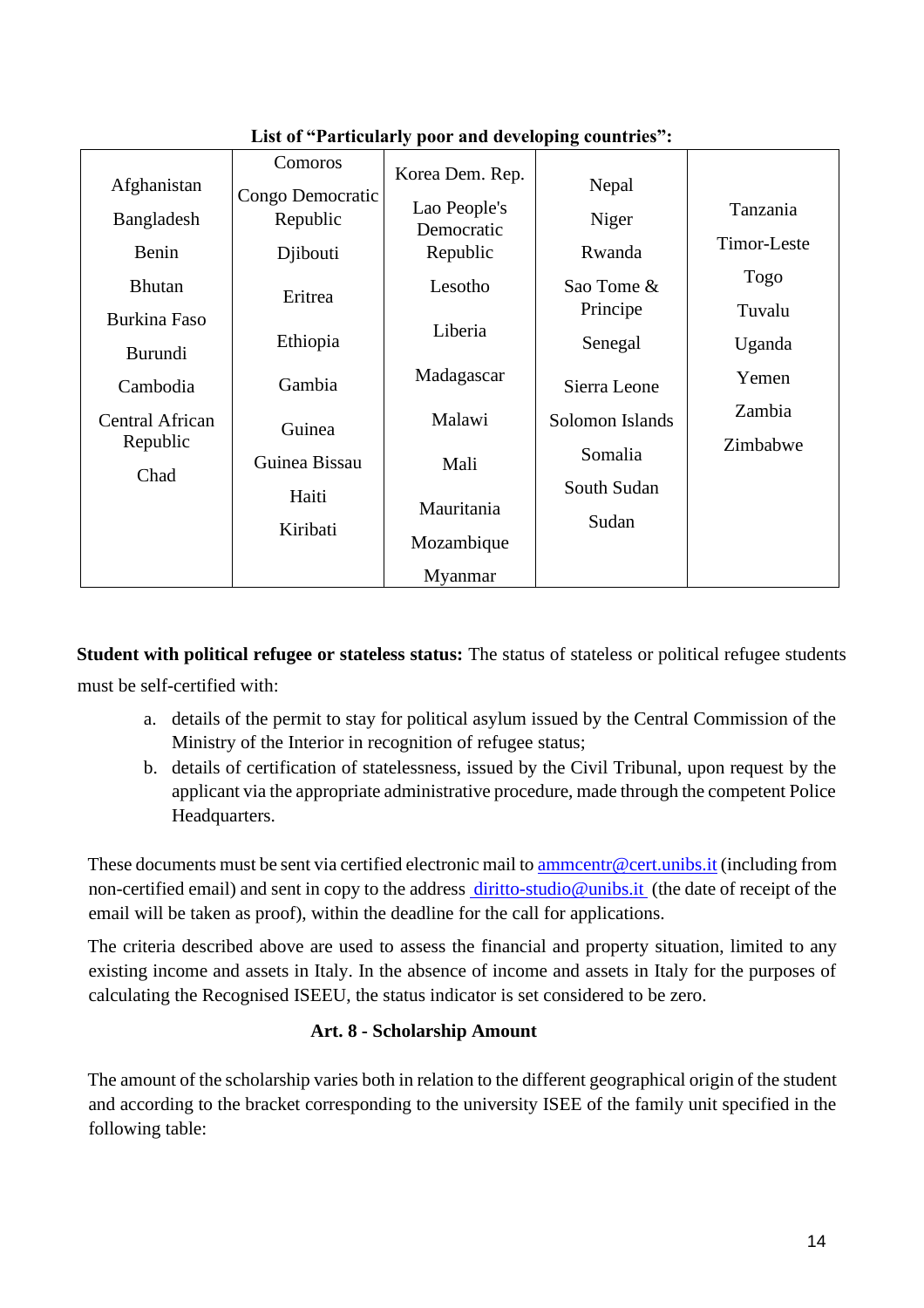| <b>Income</b><br><b>brackets</b>                    |  |  |  |
|-----------------------------------------------------|--|--|--|
| ISEE//Recognised ISEE                               |  |  |  |
| 1st bracket from $\in 0.00$ to $\in 14,420.31$      |  |  |  |
| 2nd bracket from € 14,420.32 to € 17,709.34         |  |  |  |
| 3rd bracket from $\in$ 17,709.35 to $\in$ 23,000.00 |  |  |  |

The total sum of the Scholarship, including the refund of the regional tax for the Right to Higher Education, is defined as follows:

## **"ON-SITE" Students**

- $\in$  2,007.00 + one free meal per day for a total of  $\in$  2,719.00 for those in the 1st income bracket
- $\epsilon$  1,544.00 + one free meal per day for a total of  $\epsilon$  2,256.00 for those in the 2nd income bracket
- $\epsilon$  1,220.00 + one free meal per day for a total of  $\epsilon$  1,932.00 for those in the 3rd income bracket

#### **COMMUTING STUDENTS**

- $\in$  2,213.00 + one free meal per day for a total of  $\in$  2,925.00 for those in the 1st income bracket
- $\epsilon$  1,748.00 + one free meal per day for a total of  $\epsilon$  2,460.00 for those in the 2nd income bracket
- $\in$  1,421.00 + one free meal per day for a total of  $\in$  2,133.00 for those in the 3rd income bracket

#### **"OFF-SITE" Students**

- a) Guests in University of Brescia residential facilities:
	- $\epsilon$  2,163.00 + one free meal per day for a total of  $\epsilon$  5,278.00 for those in the 1st income bracket
	- $\in$  1,577.00 + one free meal per day for a total of  $\in$  4,692.00 for those in the 2nd income bracket
	- $\in$  1,014.00 + one free meal per day for a total of  $\in$  4,129.00 for those in the 3rd income bracket
- b) Guests of other public or private residential facilities:
	- $\in$  4,566.00 + one free meal per day for a total of  $\in$  5,278.00 for those in the 1st income bracket
	- $\in$  3,980.00 + one free meal per day for a total of  $\in$  4,692.00 for those in the 2nd income bracket
	- $\in$  3,417.00 + one free meal per day for a total of  $\in$  4,129.00 for those in the 3rd income bracket

The monetary value of free meals and accommodation, deducted from the total study grant, established by the Region of Lombardy is:

meal package  $\epsilon$  712.00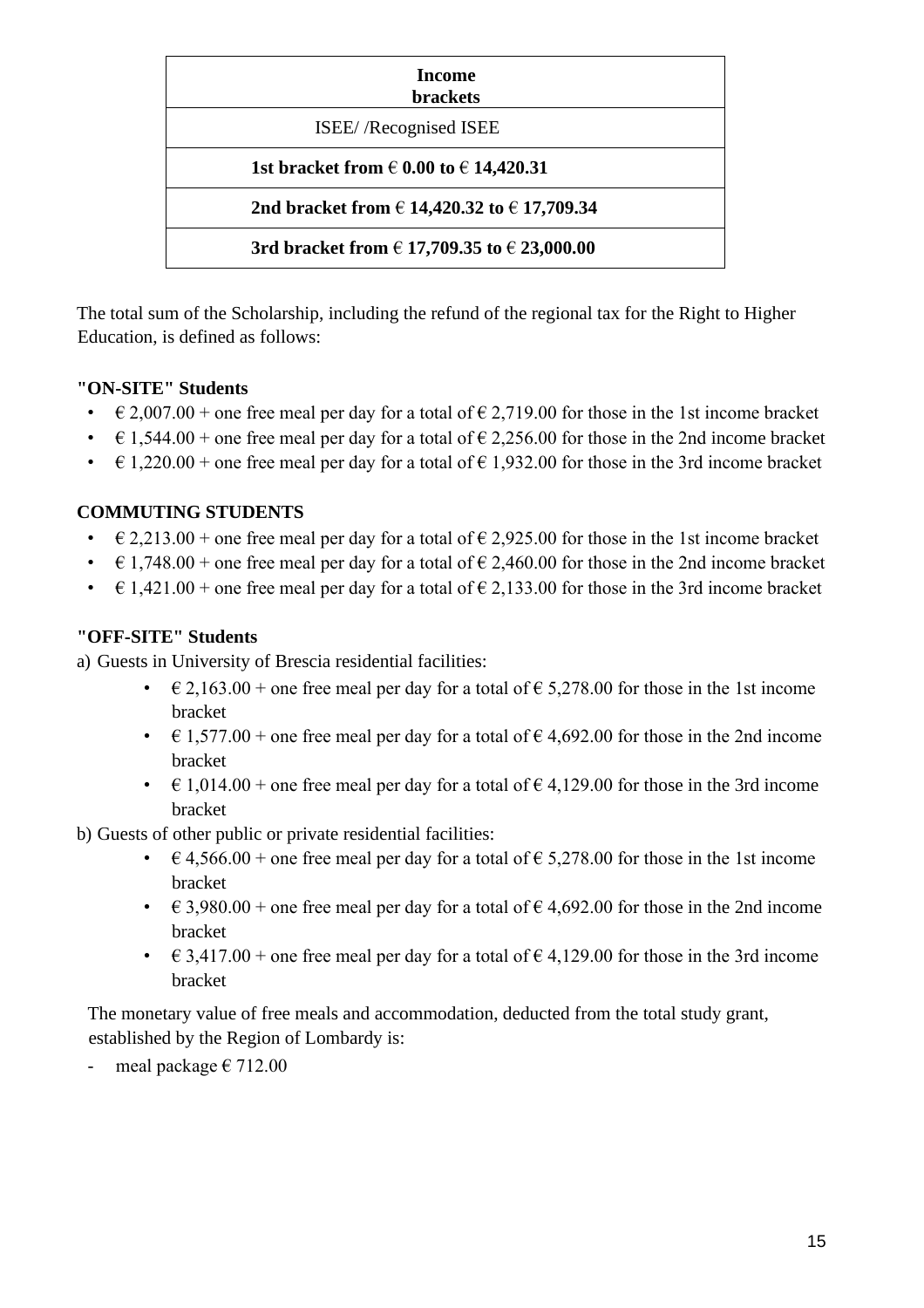- accommodation package  $\epsilon$  2.403,00.

All the scholarship totals are halved, in the same way as the related free services (catering and accommodation), for student who receive the Scholarship for the year following the final year of the usual duration of study, with reference to the year of enrolment, and for part-time students.

For students who will be included in the provisional list (see art. 11) and/or in the ranking **with the status "pending**" (see Art.10), the cost of the meal will be charged as for the 1st income bracket.

**PLEASE NOTE:** students who graduate in a session of the Academic Year 2020/2021 and have received a scholarship referred to in this call, relating to the Academic Year 2021/2022, must return this scholarship (and must pay the balance of the costs related to services used) as the enrolment to the AY 2021/2022 is no longer valid.

Students eligible for a Scholarship who do not use the catering service are not entitled to repayment. Students enrolled on Healthcare Profession programmes with courses held on university sites other than Brescia are issued with the standard flat-rate for free meals of the Lombardy Region.

"Eligible non-beneficiaries" of the scholarship, insofar as they meet the requirements in terms of financial situation and merit status, who are not awarded the grant due to lack of financial availability, are allocated a free meal, from Monday to Friday, with the exception of those enrolled for the first time in the first year, for whom is applied the minimum rate assigned to students in the 1st income bracket. The service starts on 01 January 2022 and ends on 31 December 2022.

#### **Geographic origin:**

(Residence is defined as that of the household pursuant to the Prime Ministerial Decree 159/2013)

- **"On-site" students**: resident in the municipality or surrounding area of the attended Study Programme (see Annex 1);
- **"Commuter" students**: resident in a municipality different from that of the attended Study Programme but close enough to commute daily to the site of the programmes with a journey time of less than 60 minutes (see Annex 1);
- **"Off-site" student**: resident in a municipality not considered either "on-site" or "commuter" and who takes accommodation for valuable consideration near the venue of the programme attended for a period of not less than 10 months. In the absence of this condition, the student is considered to be a commuter. Students who do not have Italian citizenship and whose family unit resides abroad can be considered "off-site" if in possession of a lease agreement as specified above.

**"For valuable consideration"** is understood to mean involving a legitimate, registered rental contract, in the name of the student or his/her parent (or joint), or, for students living in public or private residential facilities, with existing valid proof of declared payment of rent for the accommodation used in the city/town in which the university programme is held.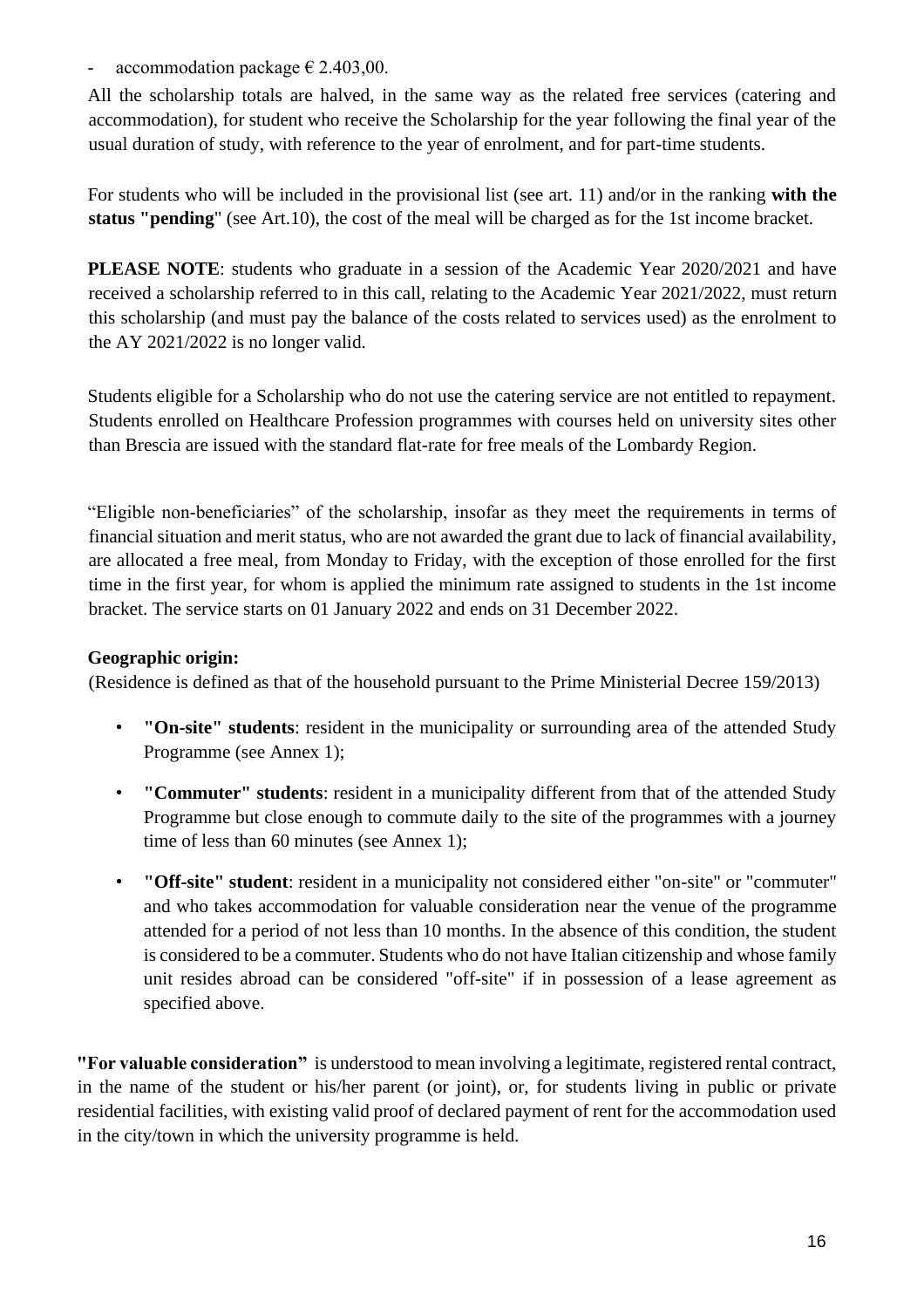#### **Rental contract for Off-Site status**

Information relating to the rental contract and/or proof of automatic annual renewal of contracts valid for several years must be entered in the area "Online services application > login > Communication of contract for valuable consideration" by 1:00 pm on 02 November 2021 (Italian time zone).

#### **Art. 9 - Scholarship extras**

All students involved in the **International Mobility Project** for the AY 2021/2022 will automatically be considered off-site students regardless of the months spent abroad, for the purposes of granting the Scholarship.

For those involved in a mobility project:

- a. for the duration of the entire AY: the flat rate established by the Lombardy Region for free meals will be awarded and meals can be taken at the University Campus and in the affiliated premises at the cost of the bracket you belong to based on your ISEE up to 31/12/2022.
- b. for a period equal to or less than a semester, 50% of the flat-rate meal rate established by the Lombardy Region will be awarded, and free meals will be guaranteed at the University Campus and in the affiliated premises in the remaining period.

Based on available funding, travel reimbursement will also be paid:  $\epsilon$  150.00 (for European countries) and  $\epsilon$  500.00 (for non-European countries).

#### **Students with disabilities:**

If the beneficiary belongs to the categories referred to in art. 2 of Law no. 118 of 30 March 1971, or to other categories of disabled people protected by law, with a recognised disability equal to or greater than 66%, the annual amount of the scholarship may be increased up to a maximum of  $\epsilon$  2,821.00 for students considered on site,  $64,014.00$  for students considered commuters and  $67,353.00$  for students considered off-site, in proportion to the percentage of disability certified.

This scholarship, which can be awarded on the reasoned request of the interested party, can be converted into the provision of specialist equipment and differentiated teaching materials, accommodation, assignment of an accompanying person or assistant for studies or interpreter or any other instrument suitable for overcoming particular individual difficulties.

#### **Students who graduate within the legal duration of the programme (so-called "degree award"):**

Students who, in the AY 2021/2022, are enrolled on a Single cycle Master's Programme, who have been awarded a scholarship for the same year and who graduate in within the legal duration of the study programme, starting from the very first enrolment, are eligible for a possible supplement of€1,000.00 for the most recently allocated scholarship, based on available funding. This right is extended to students who in the AY 2021/2022 are enrolled in the last year of a Master's Degree Programme and have been awarded a scholarship for the same year, provided that:

- 1. they obtain a Master's degree in a number of years equal to the legal duration of the study programme;
- 2. their university career does not exceed a total of five years;
- 3. they have not already received a degree award;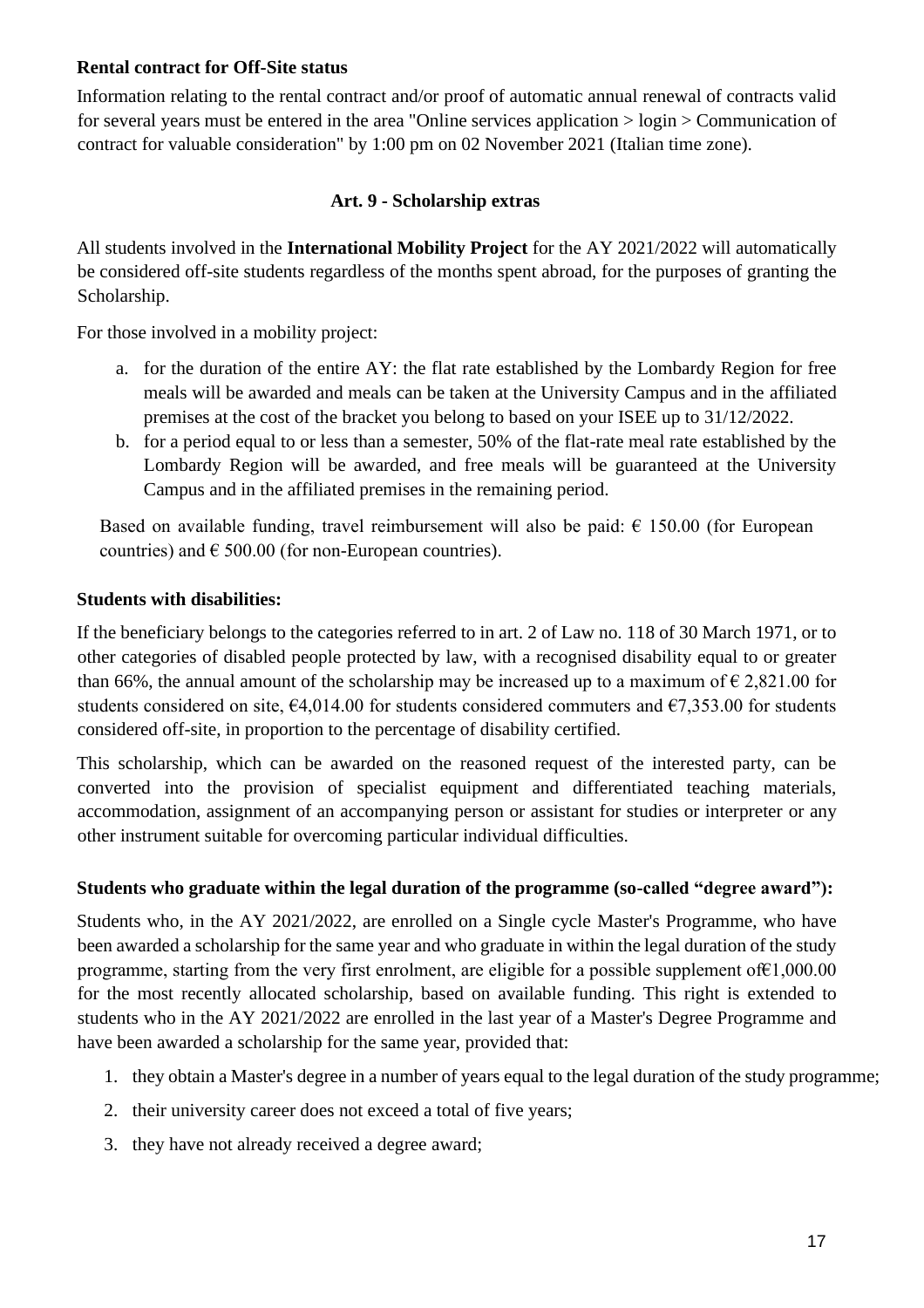4. they graduate by December 2022.

The ranking lists will be drafted based on the following criteria:

- Degree grade in descending order (honours are worth 1 point)
- In the case of equal merit ratings, the student with the lowest 2021 ISEE/Recognised ISEE value takes precedence on the ranking list; in the case of further equality of rating, the youngest student takes precedence.

This degree award will be awarded automatically to students who meet the aforementioned conditions, based on available funds.

#### **Art. 10 Procedure for the compilation of Scholarship Ranking Lists**

Ranking lists are compiled according to the criteria specified below, without prejudice to the allocation of Scholarships to those who qualify who are disabled with an invalidity rating of 66% or more.

#### **A) Students enrolled in the first year of:**

- **3-year Degree Programmes and Single Cycle Master's Degree Programmes** (maximum 1,000 points):
	- 80% from high school diploma grade
	- 20% from the ISEE/Recognised ISEE

Formula for calculating the 1,000 points:

| High school diploma | 800                 |
|---------------------|---------------------|
| X                   | Maximum high school |
| grade awarded       | diploma grade       |



In the case of equal points, the youngest student takes precedence.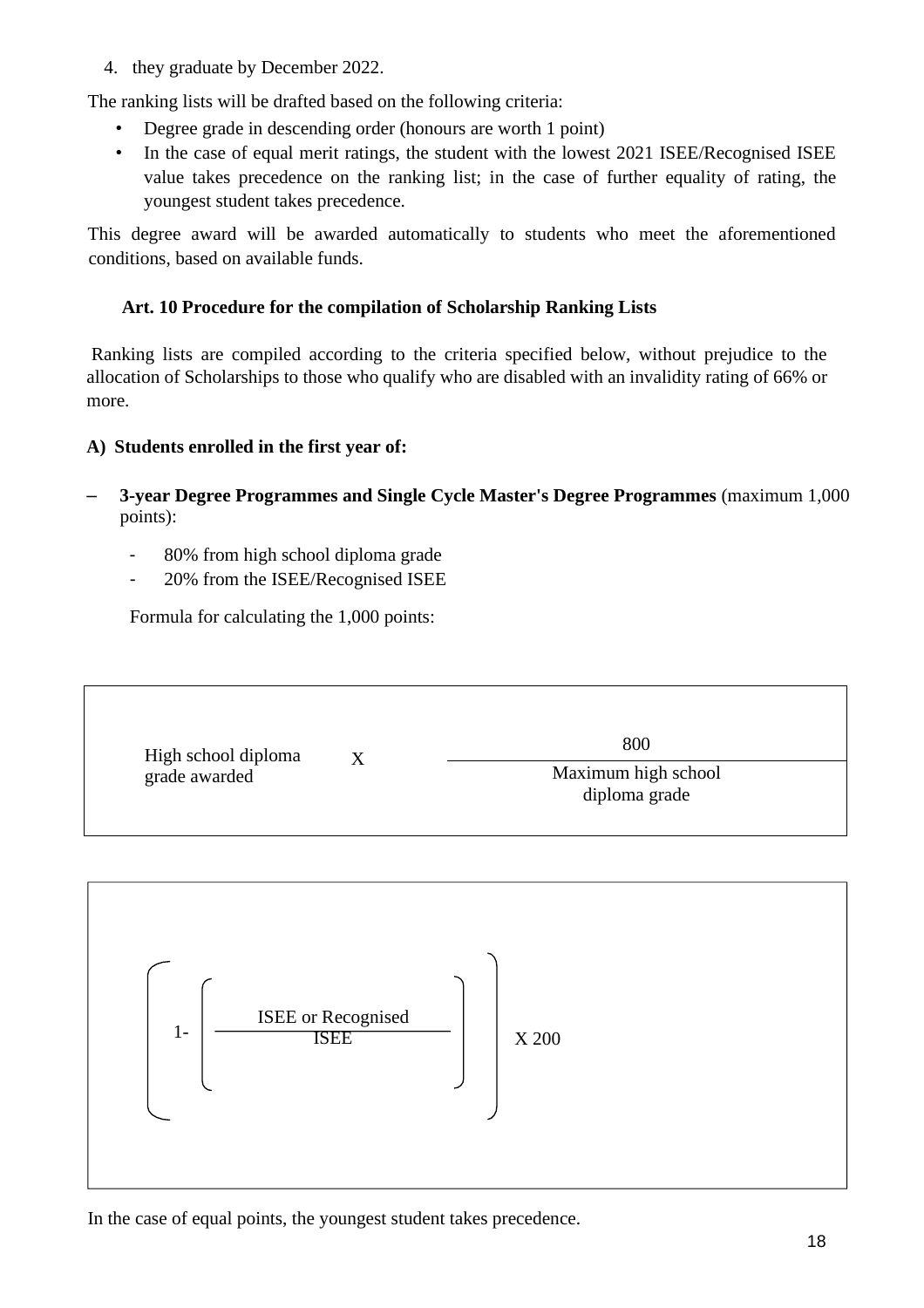Students who gained their diplomas outside of Italy will be assessed according to the result of applying the conversion formula adopted by the Ministry of Education, Universities and Research– MIUR (MIUR note of June 4, 2007 – see Annex 2).

– **Master's Degree Programmes** (maximum 1,000 points):

- 80% from Bachelor's Degree (honours is worth one point)
- 20% from the ISEE/Recognised ISEE

Formula for calculating the 1,000 points:





In the case of equal points, the youngest student takes precedence.

## **B) Post-First Year Enrolled Students**

The order of the ranking lists is determined, in descending order, by the total points derived from the sum of the score relative to the number of educational credits achieved by 10 August 2021 and the score calculated from the average exam grade. A total points of 1,000 can be awarded, distributed as follows: 600 based on the number of educational credits acquired and 400 based on the average grade of the exams passed (eligibility is not included in the calculation).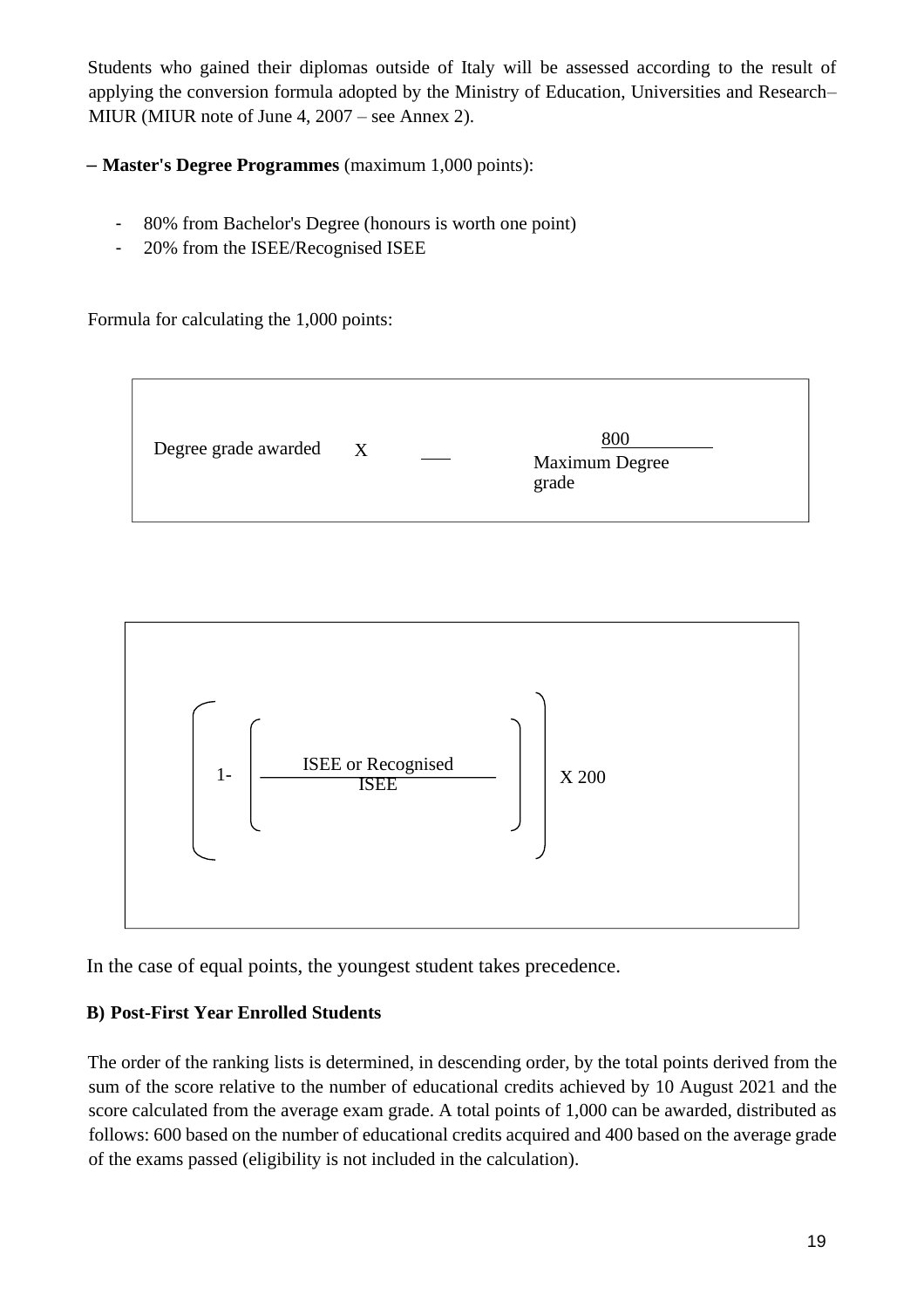Scores relating to educational credits awarded by 10 August 2021 are calculated according to the following formulae:

| (Student credits – Minimum credits)         | X | 600<br>(Maximum credits – Minimum<br>credits) |  |
|---------------------------------------------|---|-----------------------------------------------|--|
| (Average student grade – Minimum grade) $X$ |   | 400<br>(Maximum grade – Minimum grade)        |  |

In the case of equal merit ratings, the student with the lowest ISEE/Recognised ISEE takes precedence on the ranking list; in the case of further equality of rating, the youngest student takes precedence.

**C) PhD Programmes** (excluding scholarship recipients pursuant to Ministerial Decree no.224 of 30.04.99 and research grants pursuant to Law no. 449 of 27.12.1997), **Specialisation Programmes** (excluding those for the medical field pursuant to Legislative Decree no. 368/1999) **, Specialisation Programmes in the Health and Dentistry Area** (Interministerial Decree no. 716, 16/09/2016)

The order in the ranking is determined by the score:

- 80% from 3-year Degree (honours is worth one point)
- 20% from the ISEE/Recognised ISEE

In the case of equal points, the youngest student takes precedence.

Formula for calculating the 1,000 points:

|                      | 800 |                |  |
|----------------------|-----|----------------|--|
| Degree grade awarded | ∡   | Maximum Degree |  |
|                      |     | grade          |  |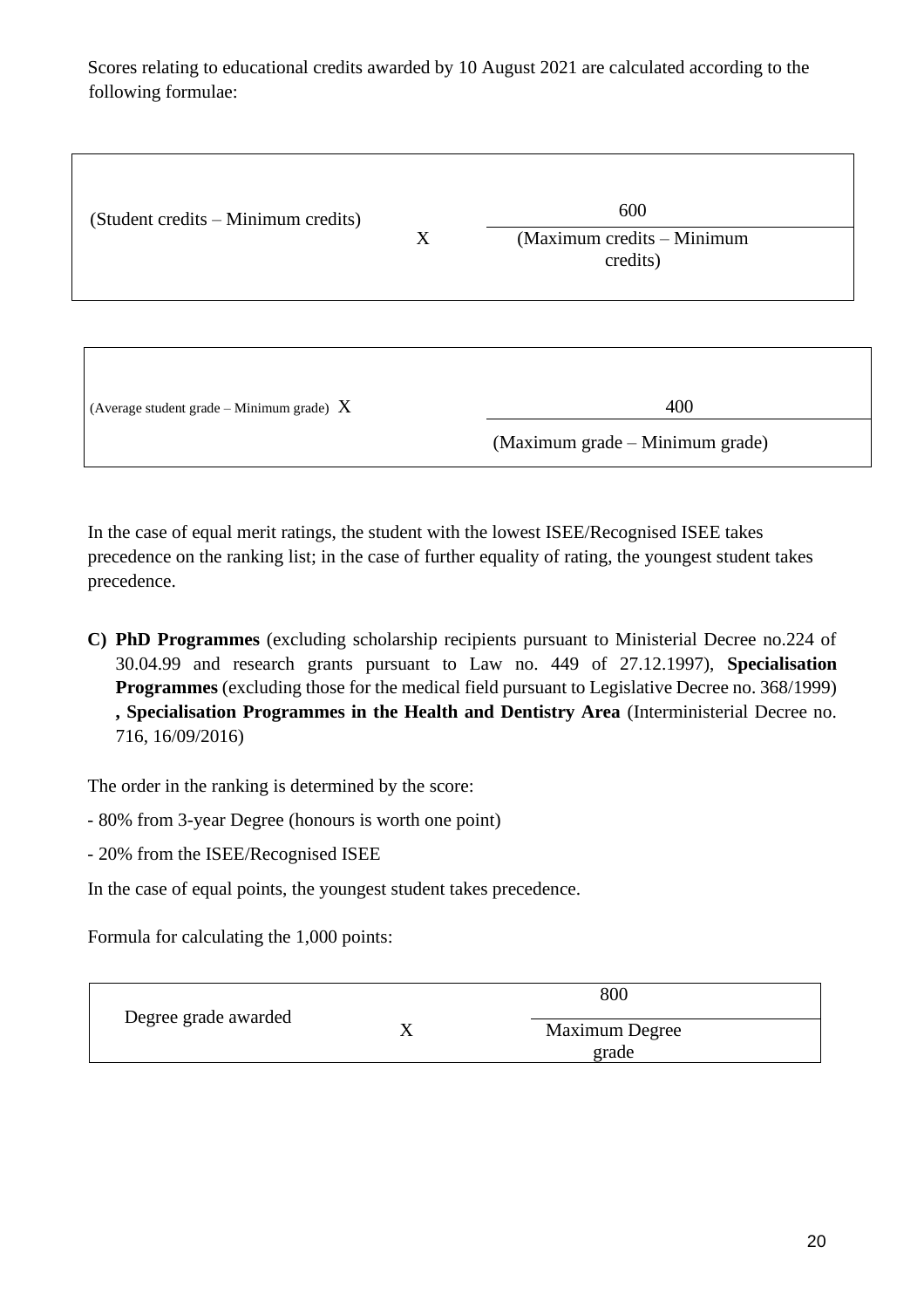| ı — | <b>ISEE</b> or Recognised ISEE | X 200 |
|-----|--------------------------------|-------|

#### **For all students:**

The following will be included in the provisional list (see art. 11) and/or in the ranking (and subsequent updates) **with "pending" status**:

- Students who wish to graduate by the final examination sessions of the AY 2020/2021;
- Students who have transferred from another University and/or Degree Programme, pending the definition of merit (or the validation of the educational credits relating to the new Degree programme);
- Students on International Mobility in the AY 2020/2021, pending definition of merit.

## **Art. 11 Applications for correction and publication of the scholarship ranking**

A provisional list, defining only the hypothetical position of "eligible" / "excluded" / "pending" of the student, will be made known to interested parties by November 4, 2021 through publication on the University www.unibs.it [OPPORTUNITIES AND SERVICES](https://www.unibs.it/it/opportunita-e-servizi) [>RIGHT TO](https://www.unibs.it/it/opportunita-e-servizi/diritto-allo-studio) [STUDY](https://www.unibs.it/it/opportunita-e-servizi/diritto-allo-studio) > [SCHOLARSHIPS](https://www.unibs.it/it/opportunita-e-servizi/diritto-allo-studio/borse-di-studio-e-premi)  [AND GRANTS](https://www.unibs.it/it/opportunita-e-servizi/diritto-allo-studio/borse-di-studio-e-premi) > DSU CALLS FOR APPLICATIONS > Call for applications for access to services for the Right to Higher Education - AY 2021/2022> ONLINE APPLICATION FOR SERVICES

**Any requests for rectification** of this provisional list must be **submitted no later than 15 days following its publication**, by going to the website: [www.unibs.it](http://en.unibs.it/) [OPPORTUNITIES AND](https://www.unibs.it/it/opportunita-e-servizi)  [SERVICES](https://www.unibs.it/it/opportunita-e-servizi) > [RIGHT TO STUDY](https://www.unibs.it/it/opportunita-e-servizi/diritto-allo-studio) > [SCHOLARSHIPS AND](https://www.unibs.it/it/opportunita-e-servizi/diritto-allo-studio/borse-di-studio-e-premi) [GRANTS](https://www.unibs.it/it/opportunita-e-servizi/diritto-allo-studio/borse-di-studio-e-premi) > DSU CALLS FOR APPLICATIONS > Call for applications for access to services for the Right to Higher Education - AY 2021/2022> ONLINE APPLICATION FOR SERVICES > Request for Rectification.

The **Ranking List,** which define the right of "eligible" students to scholarships, based on the number of scholarships, as defined above, are made available to the students in question by **6 December 2021** via their publication on the:

- [Online Notice Board](https://titulus-unibrescia.cineca.it/albo/)
- [www.unibs.it](http://www.unibs.it/) **[OPPORTUNITIES AND SERVICES](https://www.unibs.it/it/opportunita-e-servizi) > [RIGHT TO STUDY](https://www.unibs.it/it/opportunita-e-servizi/diritto-allo-studio) > [SCHOLARSHIPS AND](https://www.unibs.it/it/opportunita-e-servizi/diritto-allo-studio/borse-di-studio-e-premi)**

**[GRANTS](https://www.unibs.it/it/opportunita-e-servizi/diritto-allo-studio/borse-di-studio-e-premi) > DSU CALLS FOR APPLICATIONS >** Call for applications for access to services for the Right to Higher Education - AY 2021/2022 **> ONLINE APPLICATION FOR SERVICES**

The publication of the ranking list and subsequent updates on the University's website represents the only means of legal disclosure of the outcome of the Call for Applications.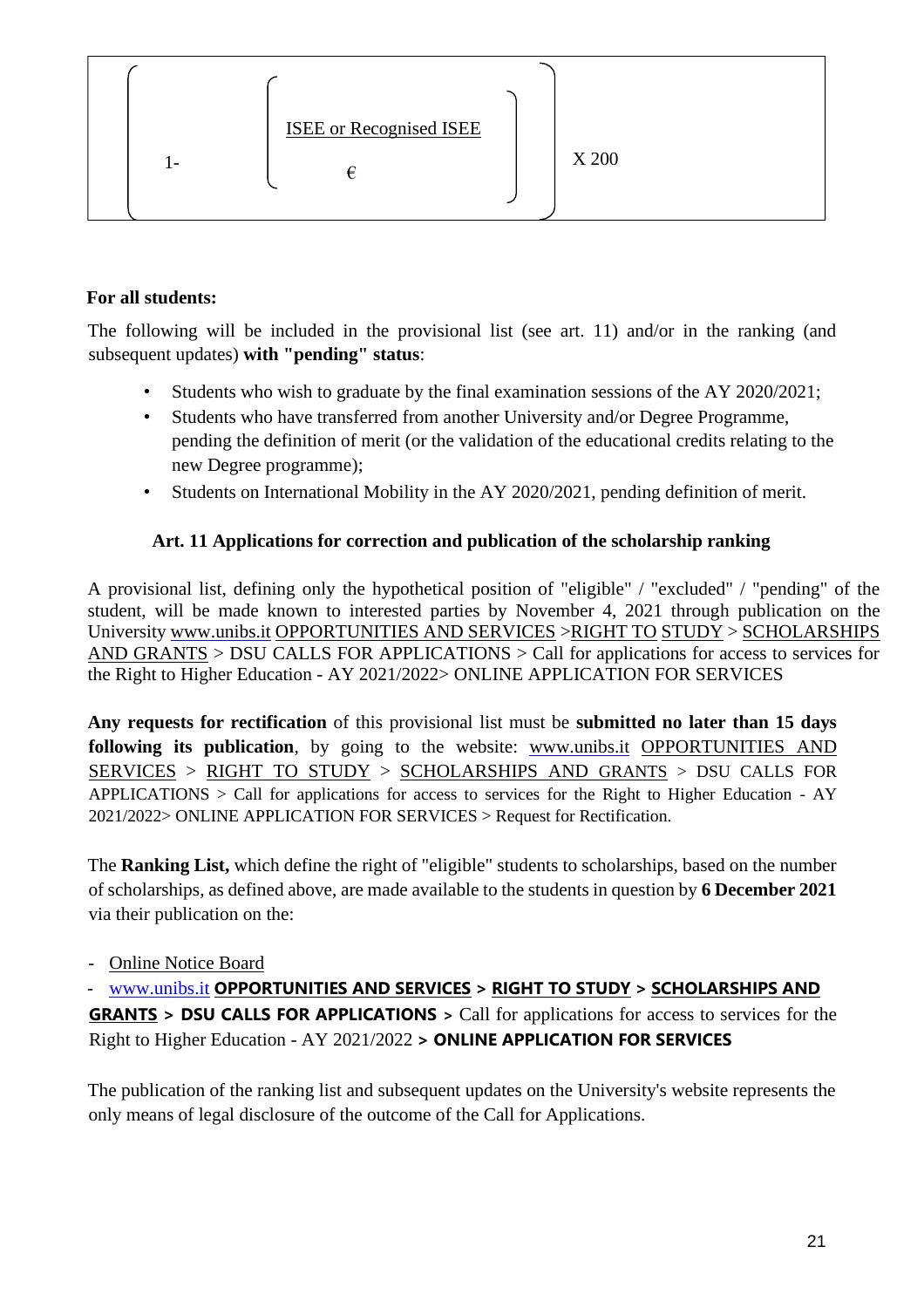From 07/12/2021 to 30/06/2022 the rankings will be updated based on new data acquired in relation to students with "pending" status (as defined in Art.10) in the December rankings.

NB: Each time the ranking is updated, the student will be notified at the institutional e-mail address assigned by the University (domain studenti.unibs.it), while the address provided when requesting the services will not be used.

## **Art. 12 Scholarship allocation, exemption from fees, method of payment and revocation**

#### **Allocation:**

Scholarships are allocated according to the eligibility percentage of each category in relation to the total number, rounded up/down to the nearest whole number, for the academic year prior to that of the call for applications.

For the ranking for the 2021/2022 AY, the percentages are as follows:

- 29.83% for first year students enrolled on the 3-year and single cycle degree programmes;
- 8.04% for first year students enrolled on the Master's degree programmes;
- 61.92% for post-first year enrolled students;
- 0.21% for PhD students and students of Schools of Specialisation.

Within the categories defined above, the Scholarships will be distributed as follows:

#### • **First Year Enrolled Students:**

The distribution of the number of Scholarships will be made in order of the ranking positions established by scores for merit / income, dividing the applicants enrolled on 3-year Degree and Single Cycle Degree Programmes from those enrolled on Master's Degree Programmes.

#### • **Post-First Year Enrolled Students:**

The ranking will be divided by Degree Programme with reference to the Academic Year of first ever enrolment according to the aforementioned system. The Scholarships will be distributed as a percentage based on the number of eligible candidates for each category compared to the total number of suitable candidates.

#### • **PhD programmes and Schools of Specialisation:**

The distribution of the number of Scholarships will be made in order of the ranking positions established by scores for merit/income.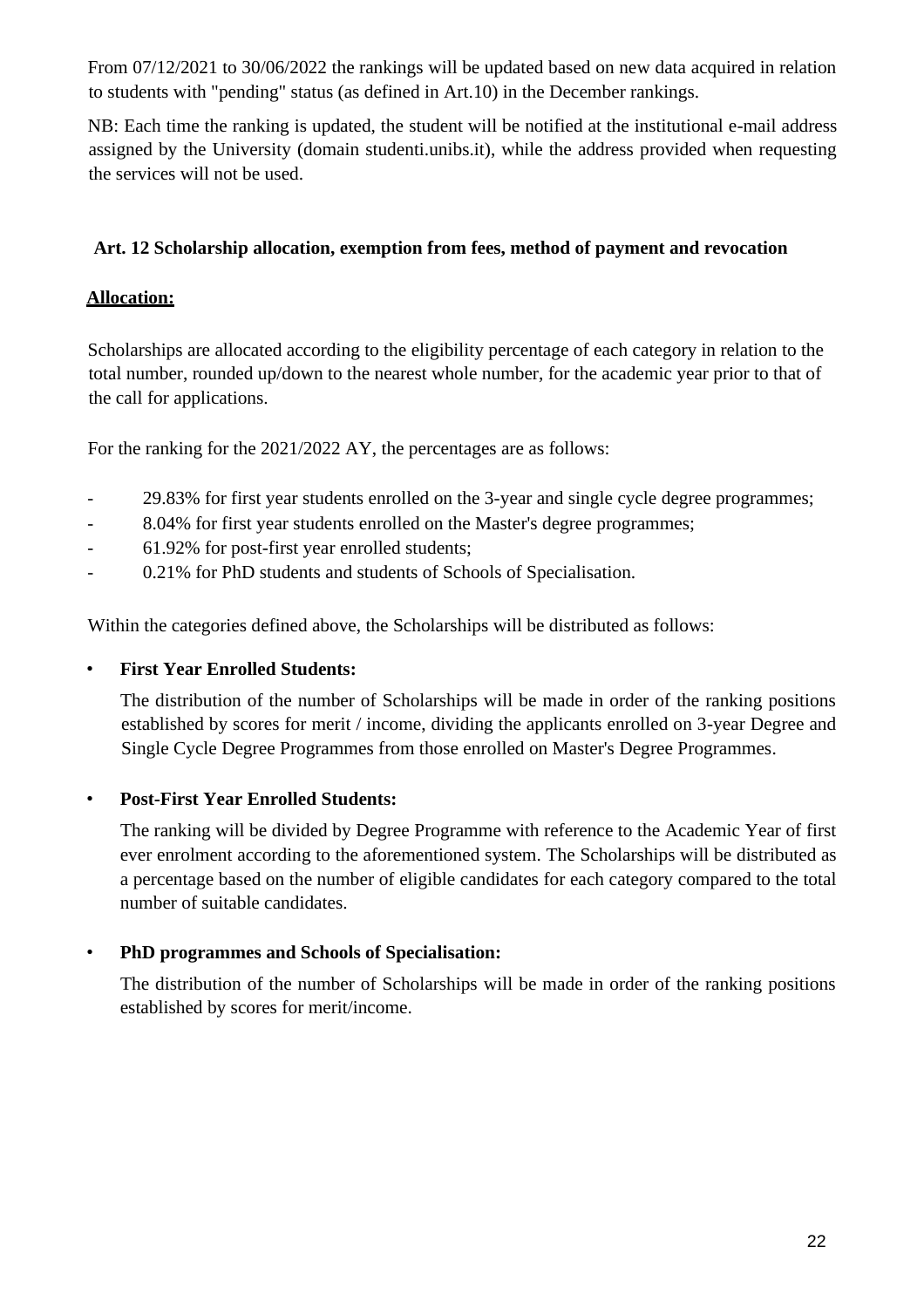#### **Exemption from University Fees:**

Students who meet the income and merit requirements of this call for applications for Scholarships, said to be ELIGIBLE, are awarded full exemption from university contributions.

Students eligible for the Scholarship enrolled in the year following the last year of the regular programme, with reference to the year of enrolment, and students enrolled in the first year who confirm the 50% benefit, are exempt for half of the university contributions due. Regional tax for the Right to Higher Education of must be paid.

## **Payment Method:**

The Scholarships are exempt from Income Tax, as established by Circular no. 109/E of 6 April 1995 of the Ministry of Finance.

Scholarships can be combined with study transfers abroad.

Scholarships are issued via BANK TRANSFER ONLY.

The student must **enter/check**, no later than 30 days after the publication of the ranking list, his/her IBAN code and all the details of the current account in his/her name or jointly held in his/her name, under penalty of losing the fee due.

To carry out the above operations please access your personal page in the University portal at: "Home> Personal Data> Change Payment and Refund Data - Use the link to change the details in order to receive payments or refunds".

#### • **For first year enrolled students:**

Beneficiaries of the Scholarship will receive their first payment, equal to 50% of the amount due, by 28 February 2022.

The balance of the scholarship will be credited if and only if the student confirms, based on their study plan, the educational credits as indicated below:

- If the educational credits are obtained by  $10/08/2022$ , the balance will be paid and the student will be defined as a 100% beneficiary, with consequent exemption from university fees and use of free services (accommodation and/or catering);
- if the educational credits are obtained by  $30/11/2022$ , the right to benefit from 50% of the amount of the scholarship (already paid by 28 February 2022) will be maintained and the student will be defined as a 50% beneficiary, with 50% exemption from university fees based on ISEE. In these cases, 50% of the amount due for meals consumed throughout the year and the possible adjustment of 50% of the housing service will also be required;
- If the educational credits are not obtained by 30/11/2022, the benefit will be revoked and the student will be defined as ineligible and will therefore be required to RETURN the instalment collected (in February 2022) and the amount due for meals taken during the year as well as the housing service at the cost of the 4th bracket. The fees and contributions will be paid by the student according to their ISEE.

Students who are "eligible non-beneficiaries" must still comply with the above in order to maintain their eligibility for the scholarship.

It should be noted that the educational credits required, to be confirmed as indicated above, are: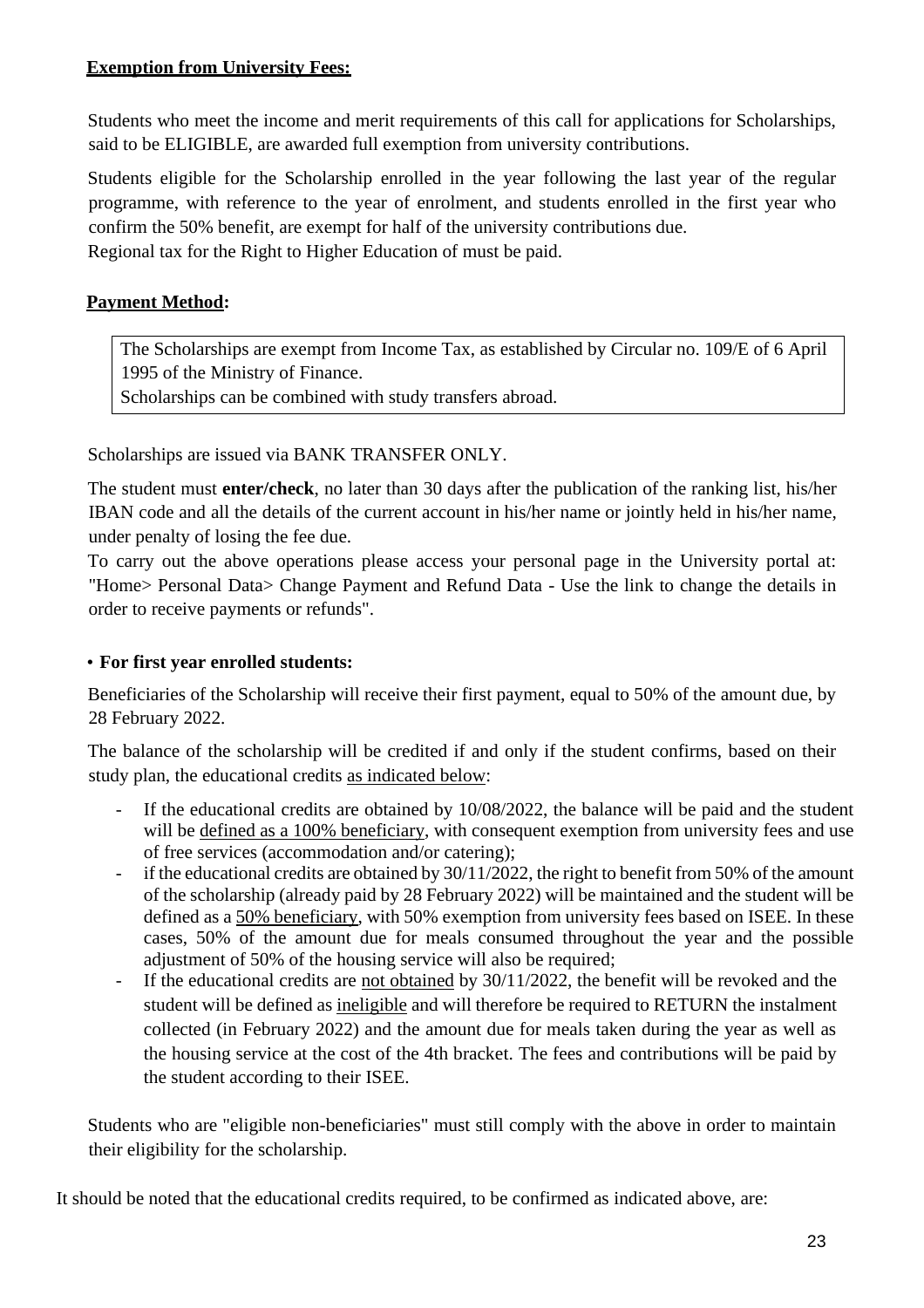- 35 for degree programmes in which 60 annual credits can be obtained;
- for all Degree programmes whose number of annual credits obtainable is different from 60, a criterion proportional to the merit requirement provided for in the above table, rounded down, is applied to determine the merit requirement, referring to the number of credits present in the teaching regulations of each course. See, by way of example, the contents of Art. 7.

It is to be noted that the educational credits valid for Scholarship purposes are those achieved through exams specifically indicated in the Study Plan proposed by the Study Programme or in the Study Plan proposed by the student and already approved, for the AY 2021/2022, on the date of application, by the Study Programme Board. NB: The ongoing tests and the individual modules are not included in the calculation.

**Internships**: educational credits acquired through final tests (final exam) of internships, based on the university teaching organisation of the Healthcare Profession Programmes, following August 10, 2020, are valid as long as the test results are given by October 31, 2020.

Students may make use of an **automatically activated bonus of 5 credits**, used to make up the difference between the minimum required number of educational credits and the number actually achieved: See in this regard art. 7.

The Bonus can also be used by those who present the required credits for 50% of the Study Scholarship by 30/11/2022.

For part-time students, the requirements of merit and the bonus value will be half of those indicated for full-time students.

Students who are enrolled with AEOs (Additional Educational Obligations) are "suspended" from payment of the scholarship until these requirements are fulfilled.

For students with disabilities, who have been recognised as having a disability equal to or greater than 66%, the individual merit requirements may differ from those set out in the previous table up to a maximum of 40%, based on the % of disability recognised, as specified in the following table:

| <b>Percentage disability</b> | Percentage of credits granted |
|------------------------------|-------------------------------|
| $66\% - 74\%$                | 10%                           |
| 75% - 82%                    | 20%                           |
| 83% - 90%                    | 30%                           |
| $91\% - 100\%$               | 40%                           |

## • **Post-First Year Enrolled Students:** 100% of the Scholarship will be issued to successful applicants by **28 February 2022.**

N.B. students with "pending status" (as defined in art. 10) who will qualify for scholarships following ranking list updates will receive their scholarships in a single payment.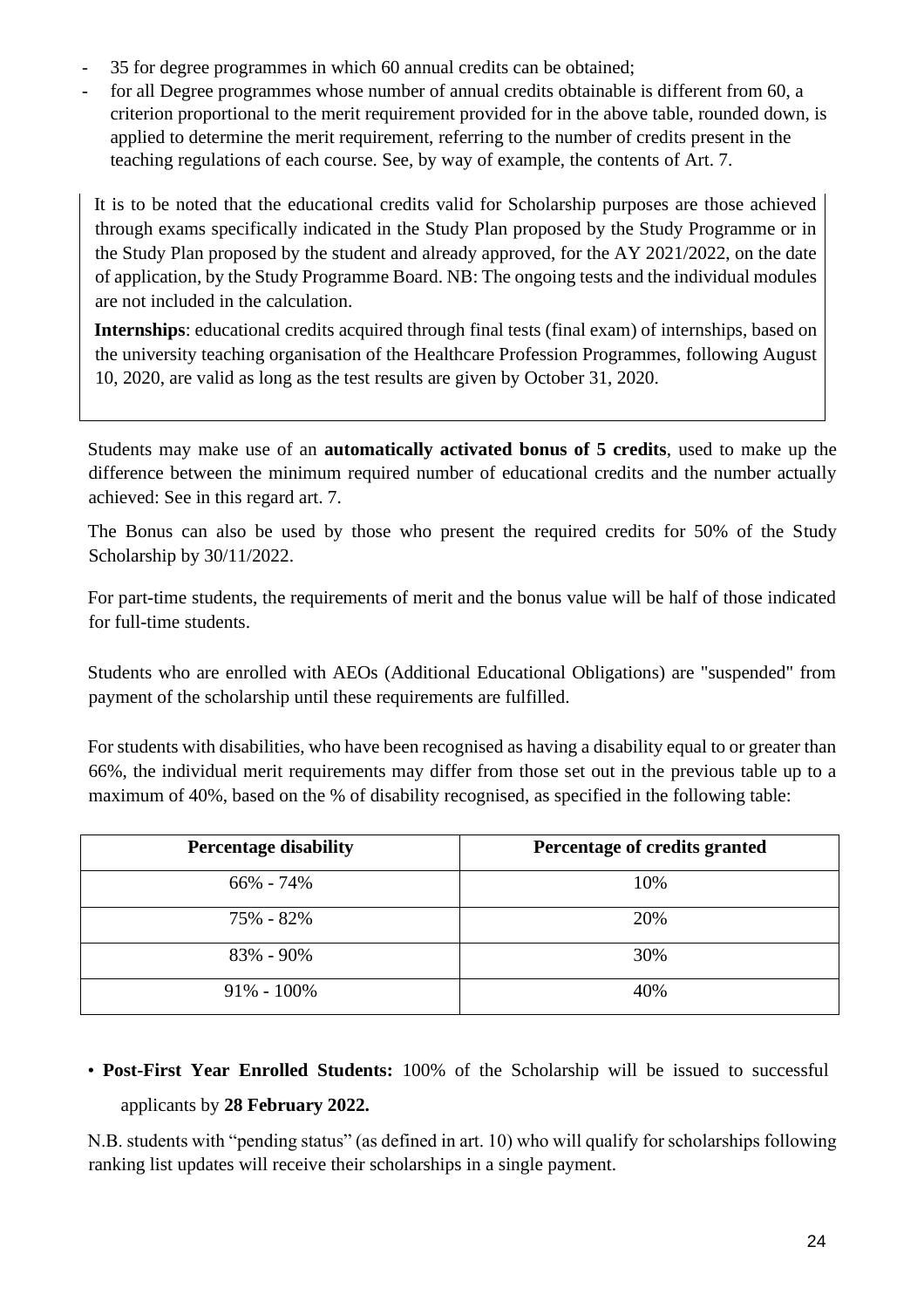## **Revocation / Forfeiture:**

Students who, as a result of updates to their merit and/or income data, do not meet the requirements set out in the call for scholarship applications will have their benefit revoked or forfeited and be required to:

- return any instalments received in cash
- pay the balance of the subsidised accommodation and/or food services used at the cost of the 4th income bracket rate
- pay any university fees based on the Fees and Contributions Regulations

Following the detection of serious discrepancies in students' careers, compared to what has been declared, the scholarships awarded will be revoked.

The University of Brescia may draft agreements for the recovery of revoked grants in instalments. In the event of failure to repay sums owed to the university, steps will be taken to suspend the student's university career, with no prejudice to any other further consequences.

## **Art. 13 Verification of the truthfulness of self-certifications**

For the purposes of verifying information (on merit, income and rental contracts for self-declared "off-site" students), the university will exercise the authority provided for by the current legislation in force, in particular Presidential Decree no. 445, Art. 71 of 28 December 2000 and Prime Ministerial Decree 159/2013, including requesting any documents that may prove the truthfulness of declarations made (Form 730, Modello Unico, VAT Declaration, rental contract, etc.)-

The University of Brescia, in accordance with INPS, tax authority, the Regional Management of Lombardy, Ministry of Finance, as well as the Tax Police, sees to the material verification of all the self-certifications provided by the students who qualify for financial awards or the provision of services allocated through competition and to the automatic verification of all the students belonging to households with zero income, drawing upon current legislation and in particular Art. 71 of Presidential Decree 445/2000 and Prime Ministerial Decree 159/2013.

In the event of false declarations, sanctions will be applied pursuant to Articles 75 and 76 of Presidential Decree 445/2000, as well as the sanctions established by Art. 10 of Legislative Decree 68/2012.

This is without prejudice to the implementation of disciplinary sanctions and reporting to the judicial authorities, in the event of any criminal activity (Art. 331 of the Italian Penal Code).

Verification of financial situation is carried out for all students that benefit from the subsidised use of the University of Brescia Accommodation and Catering services.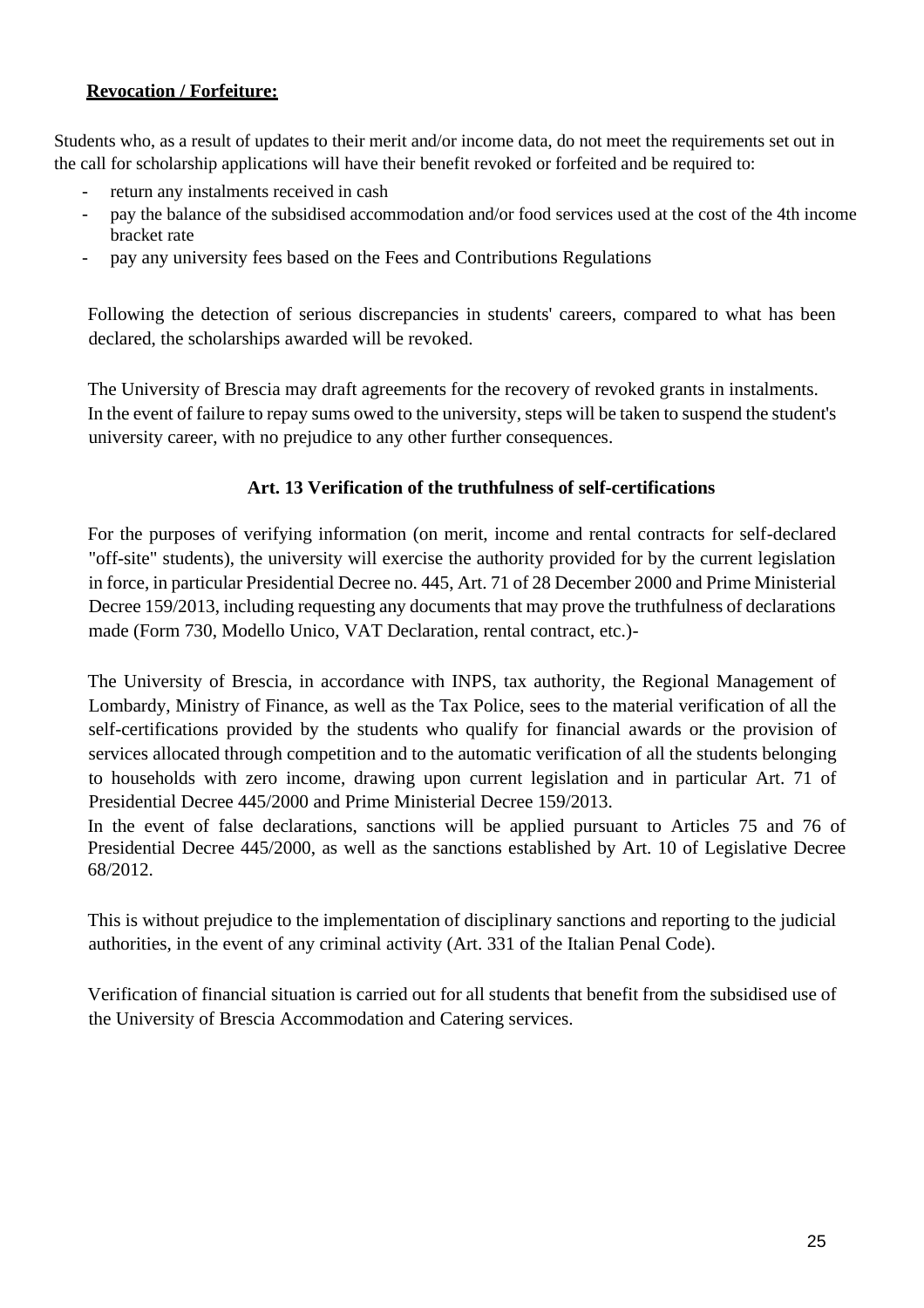## **SECTION 2: ACCOMMODATION SERVICES**

#### **Art. 14**

#### **General conditions of participation to the call for applications for accommodation services**

The accommodation service is available from 01 September 2021 to 31 July 2022; all the residences are located in Brescia.

All students enrolled in study programmes of the University of Brescia in the Academic Year 2021/2022, residing in a municipality that is not considered "on site" or "commuter" (see Annex 1), can participate in the call for applications for the assignment of accommodation.

Students enrolled in PhD programmes prior to the XXXVII Cycle can also participate in the call for applications.

**NB:** Requests for services can also be submitted **prior to the formalisation of enrolment in the**  Academic Year 2021/2022 **as well as prior to taking any tests for admission to study programmes.**

To submit a request, go to [www.unibs.it](http://en.unibs.it/) > **[OPPORTUNITIES AND SERVICES](https://www.unibs.it/it/opportunita-e-servizi) > [RIGHT TO](https://www.unibs.it/it/opportunita-e-servizi/diritto-allo-studio) [STUDY](https://www.unibs.it/it/opportunita-e-servizi/diritto-allo-studio) > [SCHOLARSHIPS AND GRANTS](https://www.unibs.it/it/opportunita-e-servizi/diritto-allo-studio/borse-di-studio-e-premi) > DSU CALLS FOR APPLICATIONS >** Call for applications for access to services for the Right to Higher Education - AY 2021/2022  $>$  Online Application for Services - Accommodation Service, following the procedures specified therein and confirm by the deadline indicated in this call.

**PLEASE NOTE: due to the health emergency** and the consequent safety protocols, **it is not possible to guarantee** the assignment of **all accommodation places** normally available. In order to guarantee the safety of guests, the University has decided to use only single and double rooms for single use in its residences at the beginning of the academic year, **reserving the right to subsequently allocate the remaining beds available in double rooms based on the evolution of the health emergency and the relevant regulations** by scrolling down the ranking list.

There are therefore a maximum of **155 accommodation places offered for the call to applications at the beginning of the Academic Year 2021/2022**, subject to changes due to force majeure, divided as follows:

- **98 places** are available for applications from students enrolled in degree programmes of all levels in years following the first in the 2021/2022 AY

- **57 places** are available for applications from **students enrolled for the first time in Degree programmes or Master's Degree programmes** in the 2021/2022 AY

Within the limits of the availability of free beds and the safety protocols adopted to deal with the health emergency, the preferences expressed in the online application regarding the choice of residence will be taken into account, making the allocation in order of ranking.

All guests in university accommodation must be assigned a General Practitioner. It is up to the person concerned to fulfil this obligation.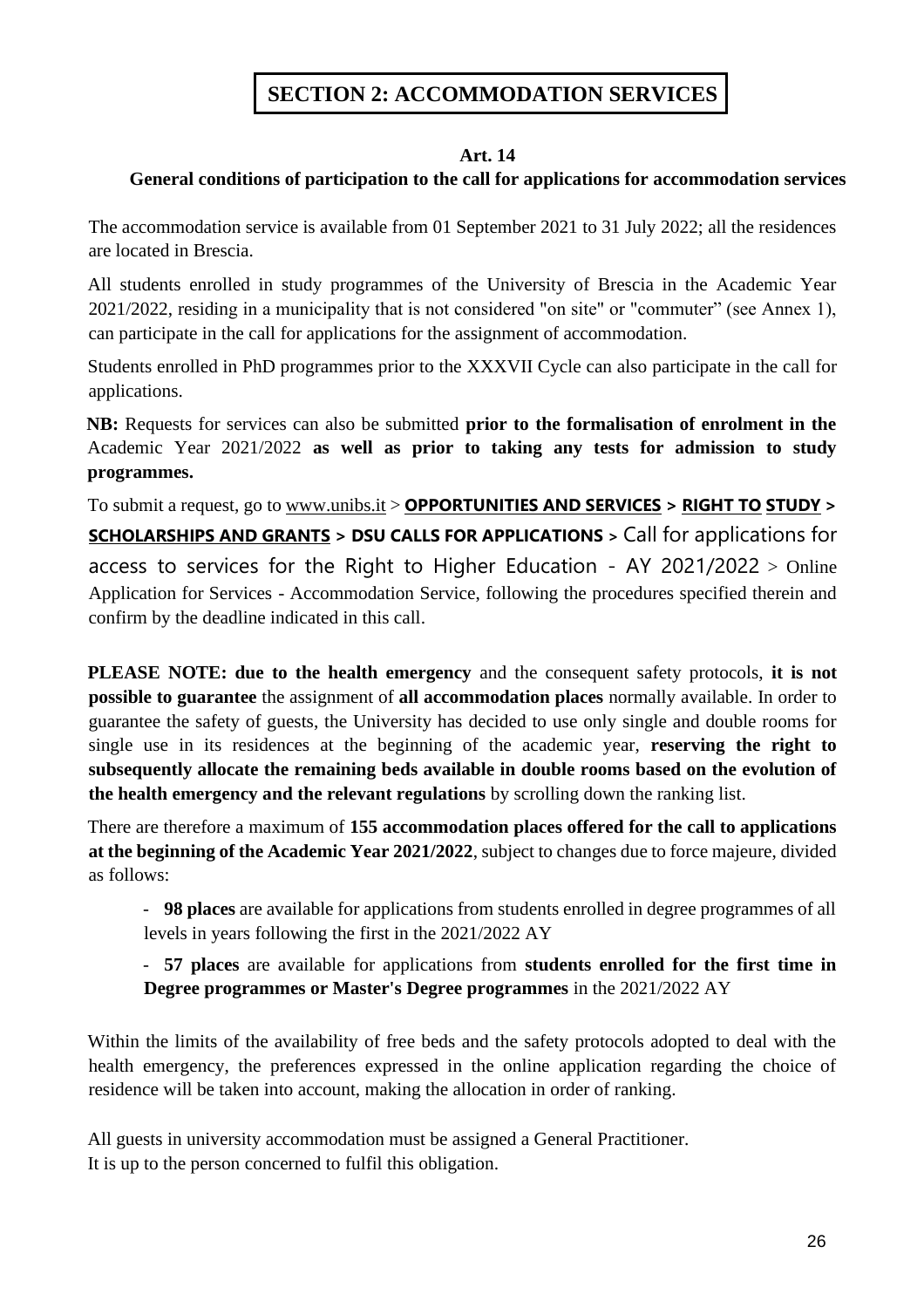**Art. 15**

#### **Accommodation Service Admissions**

Confirmation of the online application must be made by following **deadlines**:

• **Students enrolled in years subsequent to the first year of a Bachelor's degree - Master's degrees - PhD programmes, Specialisation Courses in Legal Professions and Specialisation Courses in the Health and Dentistry Area** (Interministerial Decree no. 716, 16/09/2016)**:**

Confirm the online application by **27 August 2021 at 1:00 pm** (Italian time zone) and be in possession of an ISEE certificate or Recognised ISEE, the latter exclusively issued at an affiliated CAAF office (see Art.7) **by the same date so that the income requirement can be also assessed for ranking purposes,** (without one, or if it exceeds the limits under Art. 8, only the merit requirement will be considered).

The ranking lists will be published by 06/09/2021.

Entry to accommodation from 08/09/2021 and by 15/09/2021.

• **Enrolled in the first year (Bachelor's Degree - Master's Degree - Specialisation Courses in Legal Professions and Specialisation Courses in the Health and Dentistry Area)** (Interministerial Decree no. 716, 16/09/2016)**:**

Confirm the online application by **10 September 2021 at 1:00 pm** (Italian time zone) and be in possession of an ISEE certificate or Recognised ISEE, the latter exclusively issued at an affiliated CAAF office (see Art.7) **by the same date so that the income requirement can be also assessed for ranking purpose,** (without one, or if it exceeds the limits under Art. 8, only the merit requirement will be considered).

The ranking lists will be published by 21/09/2021.

Entry to accommodation from 23/09/2021 and by 30/09/2021

Failure to enter accommodation within the above deadlines will be automatically considered as a waiver of the service.

#### **Art. 16**

#### **Order and criteria for the compilation of ranking lists for the accommodation service**

The order of ranking lists for access to the accommodation service is defined as follows:

**A. Eligible students with disabilities** who meet the merit requirements defined in the Scholarship Section.

#### **B. All other Students**

- **1.**Students who meet the merit and income requirements defined in the Scholarship section.
- **2.**Students who only meet the merit requirement defined in the Scholarship section.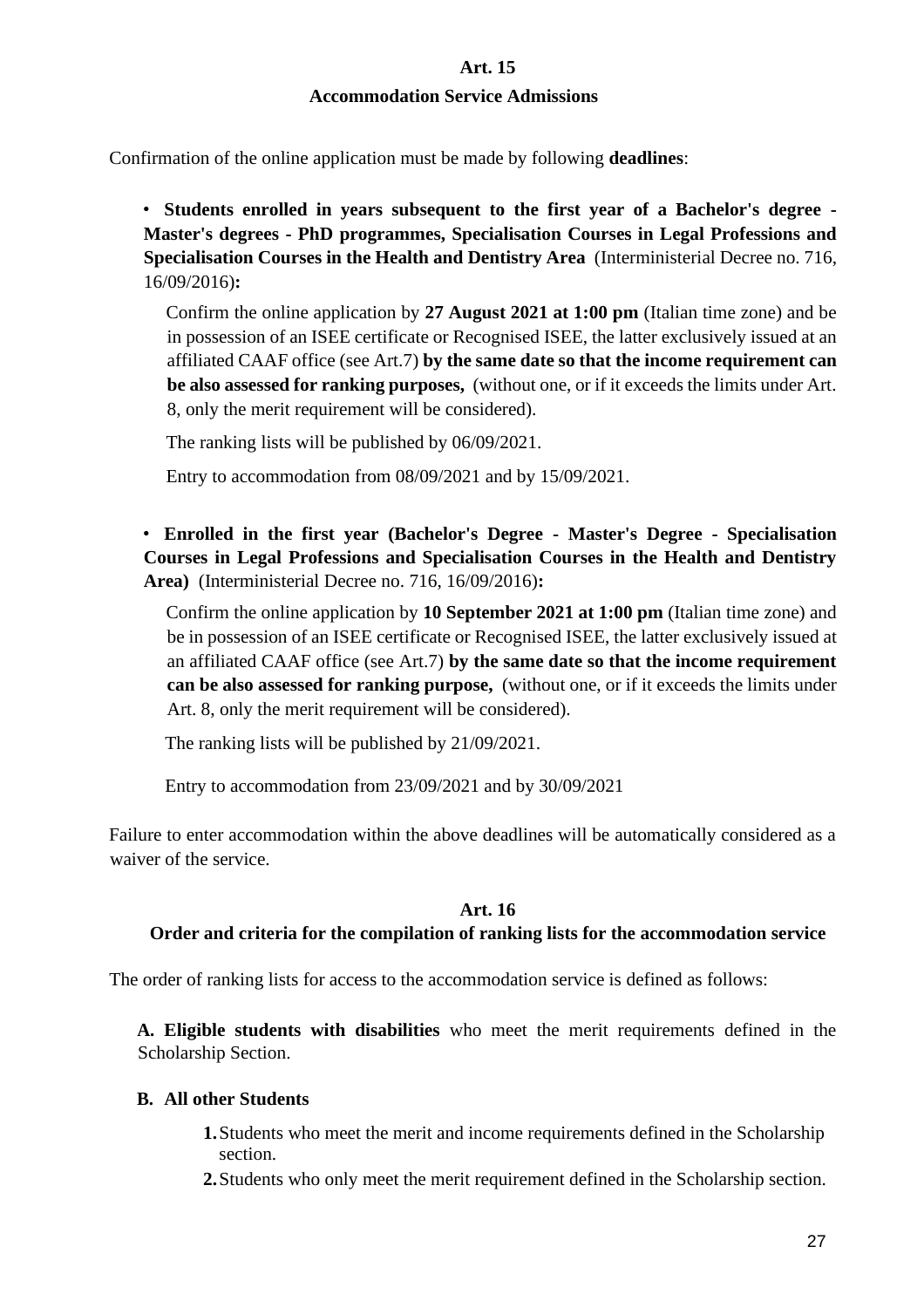**3.**Students enrolled in the first year of 3-year degree and single cycle Master's degree programmes with a high school diploma grade of less than 70/100 and who meet the income requirements defined in the Scholarship section. (Referring only to first-year students)

**4.**Students enrolled in the first year of 3-year degree and single cycle Master's degree programmes with a high school diploma grade of less than 70/100 and who don't meet the income requirement as defined in the Scholarship section. (Referring only to firstyear students)

The rankings are drawn up according to the criteria used to draw up the scholarship rankings (see Art. 10).

The rankings published on the dates indicated in this call for applications may be changed following requests verified by the Office and the Procedure Manager.

## **Art. 17**

#### **Documents required for admission to accommodation**

Students who qualify for the accommodation service must present the following at the Reception when moving into the residence:

- a) receipt for deposit payment (for new entries);
- b) receipt for payment of the first instalment of the university enrolment fees.
- c) a valid identity document.

#### **Art. 18**

#### **Accommodation service payment methods**

**1.** For all students not applying for a Scholarship, payment of boarding charges is based on the 4th income bracket (see Accommodation Service Rates on the university website), irrespective of the student's ISEE.

Students who intend to graduate in one of the sessions of the 20/21 AY pay the fees at the 4th income bracket rate.

Students who work as well as study or who have attended the "24 Credits Course" provided for by Legislative Decree 59/17, which extends the last year of the programme for the purpose of determining the student's position, pay the boarding charges based on the income bracket corresponding to the ISEE/Recognised ISEE to be requested for subsidised services for the right to higher education.

**2.** For all Scholarship applicants, payment of boarding charges is as follows:

➔➔ Pending Publication of the Scholarship Ranking List in December 2021: Flat rate of  $\epsilon$  130.00/month for the period from September to December 2021.

➔➔ Following Publication of the Scholarship Ranking List, therefore from January 2022: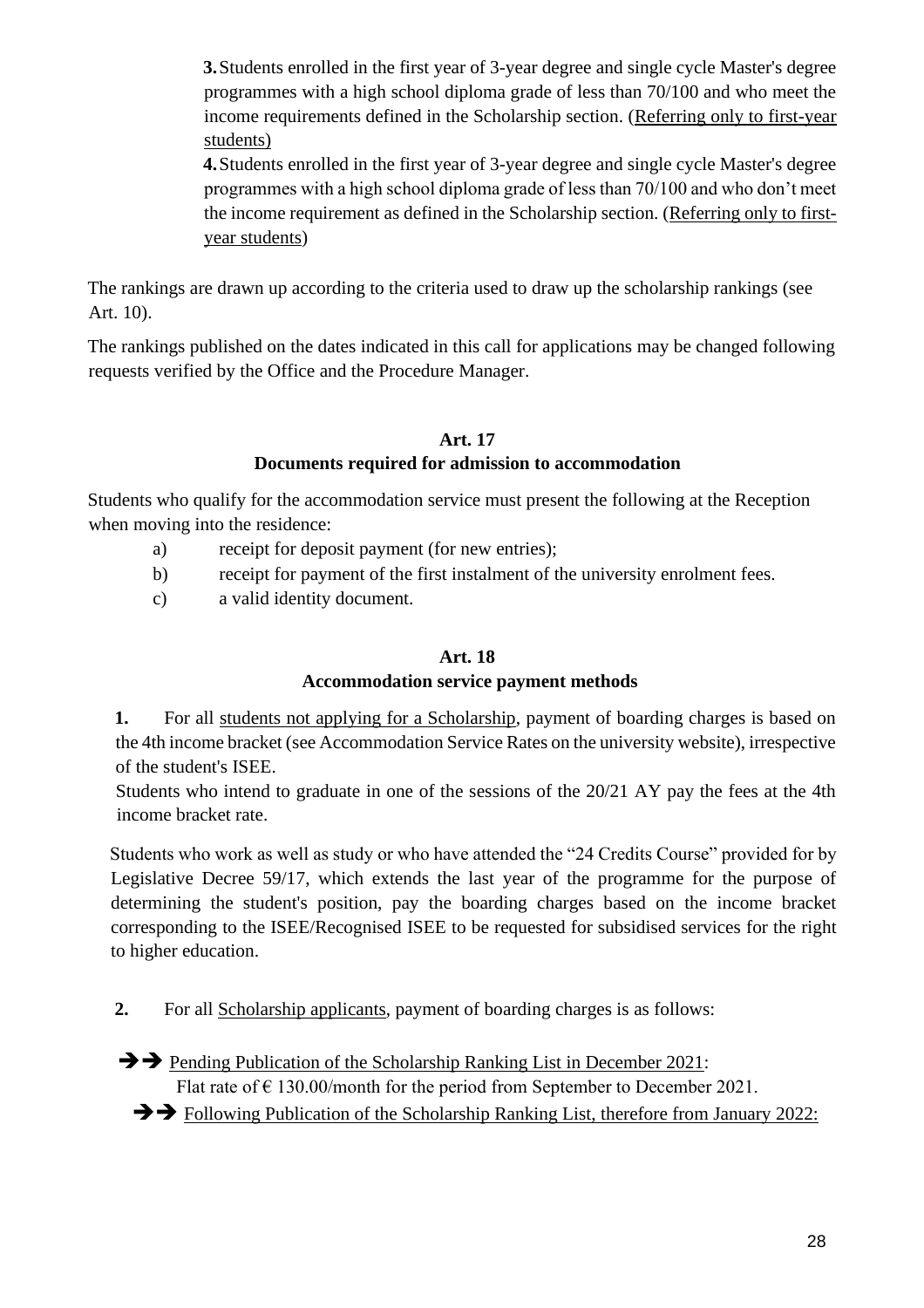#### • **For beneficiaries:**

- Post-First Year 100% Scholarship: nothing is due; therefore, the amount paid as a flat rate in the period September - December 2021 will be automatically returned.

- Post-First Year 50% Scholarship: they pay according to their income bracket and the type of room assigned from September 2021 to February 2022; therefore they pay the amount due for the months of January and February 2022 and the balance for the period during which the flat rate was paid (September - December 2021).

- First Year Students: continue to pay the flat rate until July 2022.

o If 100% of the Scholarship is confirmed: all amounts paid will be returned.

o If the Scholarship is confirmed at 50%: the amount paid will be balanced with respect to the amount due for the income bracket and based on the type of room assigned, at 50%.

o If the student loses the Scholarship the entire balance of the accommodation charges are due at the 4th income bracket rate.

## • **Eligible non-beneficiaries:**

- Post-First Year eligible for 100% Scholarship:

continues to pay at a flat rate until the last update of the scholarship ranking scheduled for June 2022. If the status of eligible non-beneficiary is confirmed, the balance of any amount paid and amounts for the months still to accrue up to July 2022 will be payable.

- Post first-year eligible for 50% Scholarship: continues to pay at a flat rate until the last update of the scholarship ranking scheduled for June 2022. If the status of eligible non-beneficiary is confirmed, the balance of any amount paid and amounts for the months still to accrue up to July 2022 will be payable.

- First-year students: continues to pay at a flat rate until the last update of the scholarship ranking scheduled for June 2022 (payments are due up to and including July 2022). Following the educational credit check (carried out automatically from September 2022 onwards) to confirm eligibility for the Scholarship:

o If 100% or 50% eligibility for the Scholarship is confirmed, any balance based on the relevant income bracket will be payable.

o If the student loses eligibility for the Scholarship the entire balance of the accommodation charges are due at the 4th income bracket rate, paying any remaining amounts due.

## • **Non-eligible students:**

From January to July 2022, students must pay the accommodation charge according to the 4th income bracket, based on the type of room allocated, in addition to that already paid from September to December 2021.

Those listed as **"pending" in the scholarship ranking**: continue to pay the flat rate until their position as beneficiaries, eligible non-beneficiaries or ineligible and the consequent amount due are defined, as outlined above.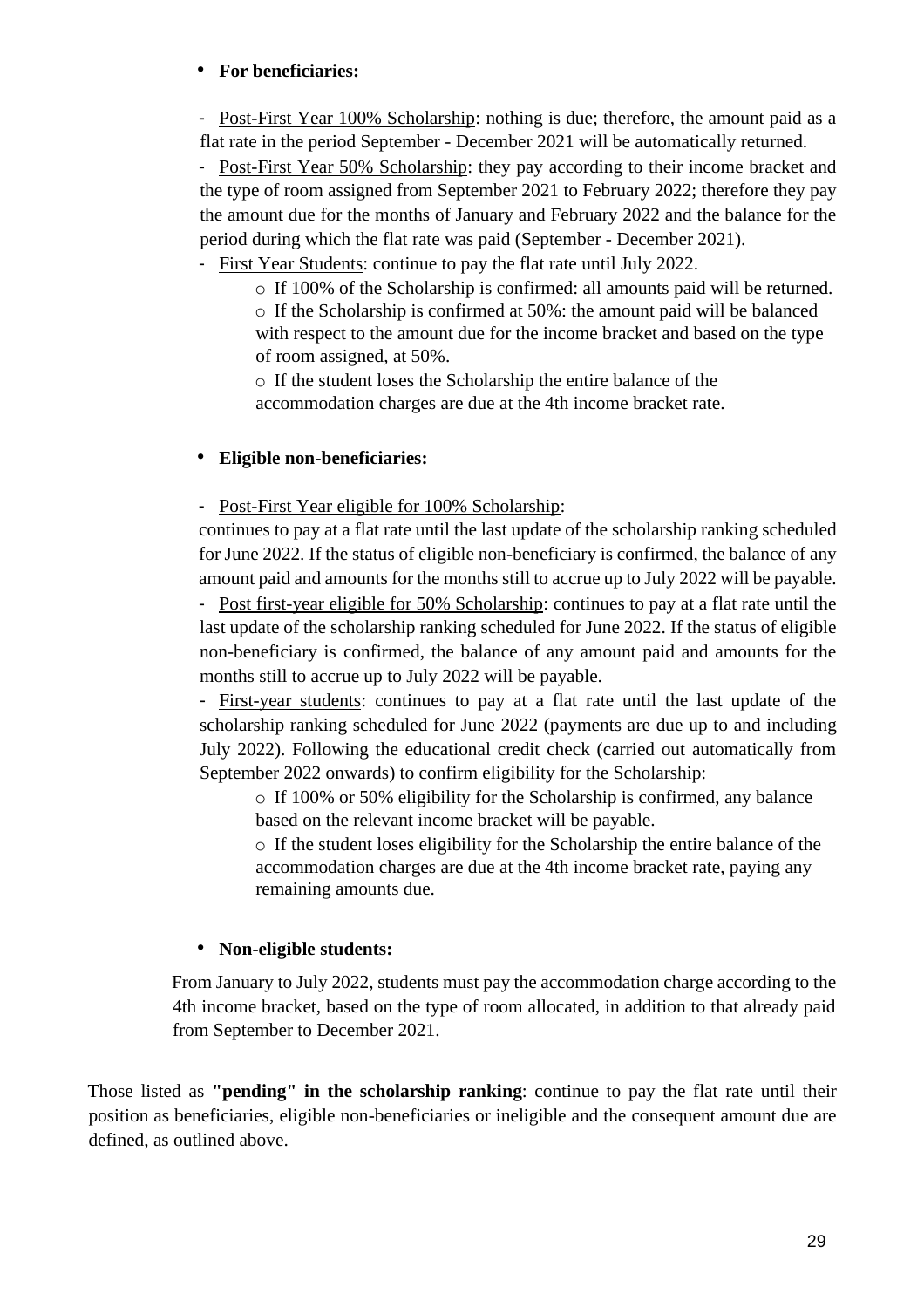**NB:** The place in accommodation is understood as assigned until July 31, 2020.

Scholarship guests who do not use the accommodation service for the entire period due to leaving early are not entitled to any refund.

Scholarship holders who, as a result of a change in the rankings, enter the residence after the dates indicated in the call for applications and relative annexes, may have their scholarship allocation adjusted according to the period of use of the service.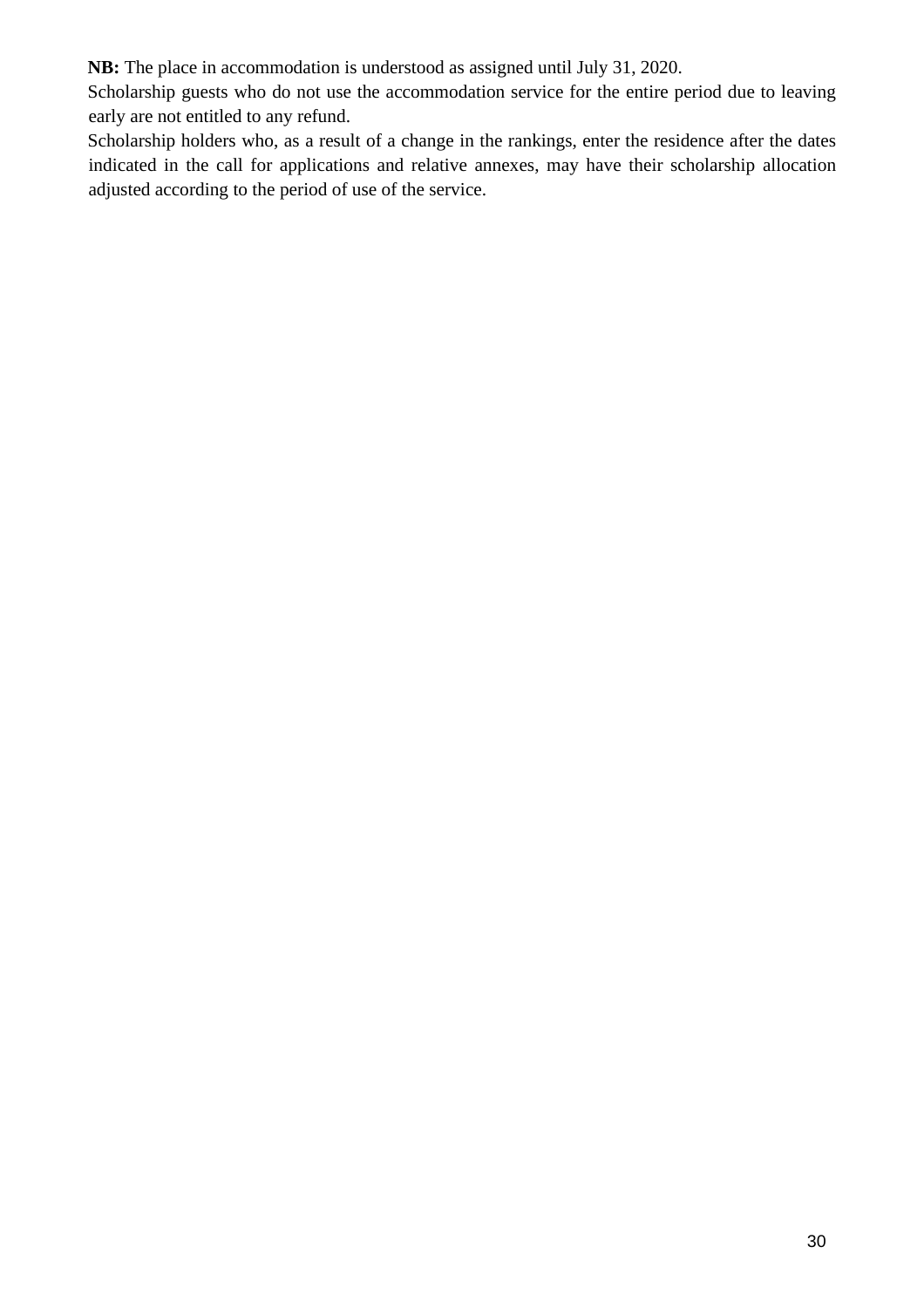## **SECTION 3: CATERING SERVICE**

#### **Art. 19**

#### **Application method and conditions of access to the catering service**

The catering service can be requested by all students enrolled at the University of Brescia, when their programme venue is in Brescia.

Students enrolled in the Specialisation Courses in the medical area referred to in Legislative Decree No. 368/99 are excluded from the service.

The application should be submitted on the computerised form available from the University's home page:

[www.unibs.it](http://en.unibs.it/) **[OPPORTUNITIES AND SERVICES](https://www.unibs.it/it/opportunita-e-servizi) > [RIGHT TO STUDY](https://www.unibs.it/it/opportunita-e-servizi/diritto-allo-studio) > [SCHOLARSHIPS AND](https://www.unibs.it/it/opportunita-e-servizi/diritto-allo-studio/borse-di-studio-e-premi)  [GRANTS](https://www.unibs.it/it/opportunita-e-servizi/diritto-allo-studio/borse-di-studio-e-premi) > DSU CALLS FOR APPLICATIONS >** Call for applications for access services for the Right to Higher Education - AY 2021/2022> **ONLINE APPLICATION FOR SERVICES**, following the procedures specified therein.

The **deadline** for requesting the service for the AY 2021/2022 is **March 31, 2021, 1:00 pm** (Italian time zone).

**NB: Requests** for the service **can also be submitted prior to the formalisation of enrolment in the**  Academic Year 2021/2022 **as well as prior to taking any tests for admission to study programmes**.

For those who apply for Catering for the first time, the service will be activated only when enrolment for the AY 2021/2022 is completed by the Students' Service Unit.

The service may be suspended at times when lectures are not running, upon notification to the interested parties.

The catering establishments affiliated with the University of Brescia and the rates of the service can be found on the website at the page:

## [www.unibs.it](http://en.unibs.it/) **[OPPORTUNITIES AND SERVICES](https://www.unibs.it/it/opportunita-e-servizi) > [RIGHT TO STUDY](https://www.unibs.it/it/opportunita-e-servizi/diritto-allo-studio) > CATERING**

#### **Art. 20**

#### **How to use the catering service**

All students eligible for the catering service, according to "Geographical origin" (see Art. 8), will be able to receive meals as follows:

- On-site or commuter, 1 meal per day, either for lunch or dinner, from Monday to Friday and 2 meals per day at full cost at weekends (1 for lunch and 1 for dinner).
- Off-site, 2 meals a day (1 for lunch and 1 for dinner)

It is to be noted that:

- 1. For students who have also applied for a Scholarship:
- the service rates are based on the first income bracket until 31/12/2021, pending publication of the Scholarship Ranking List (December 2021);
- from 01/01/2022, meal rates will be based on the Scholarships awarded (see Scholarship Section):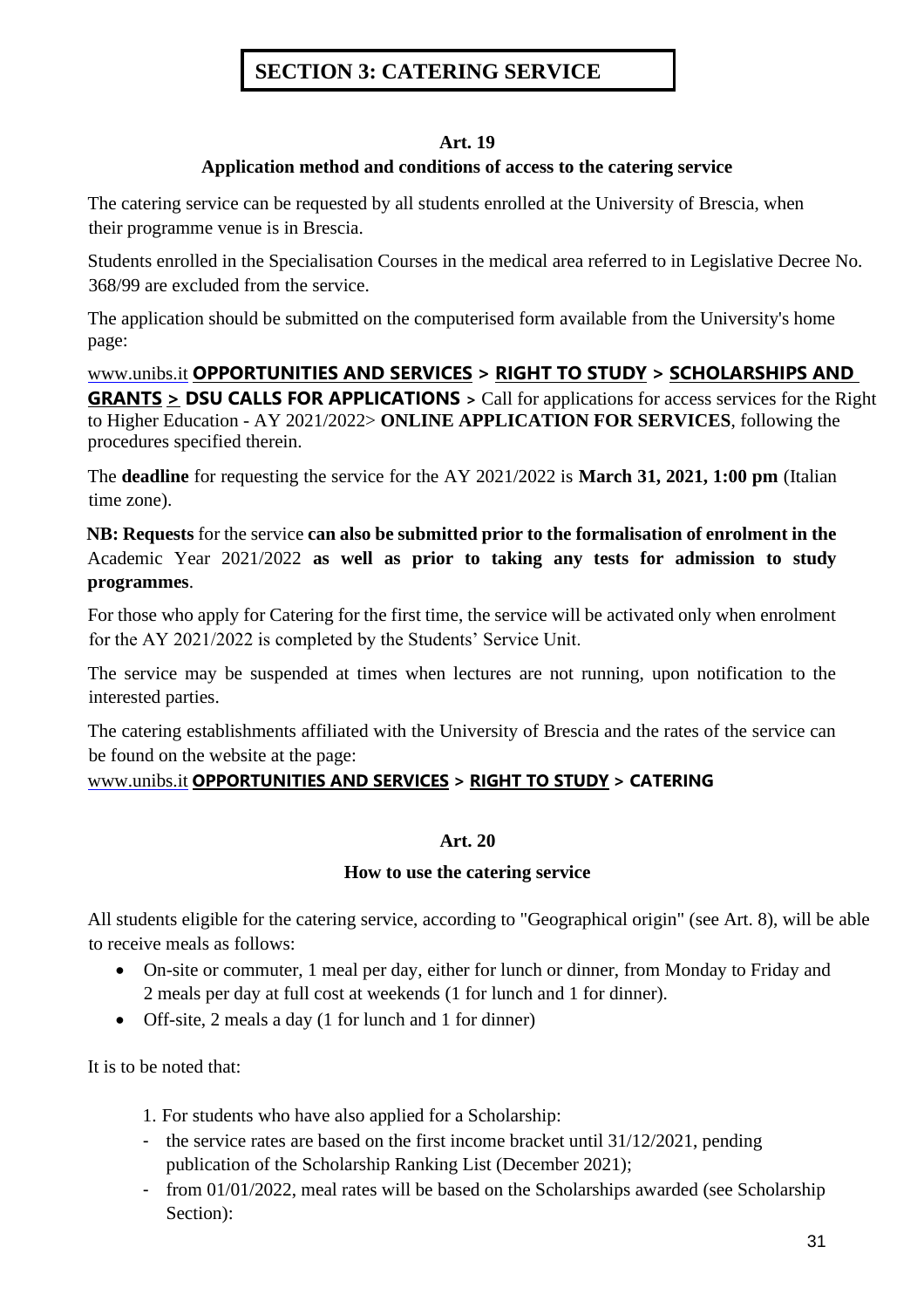- o beneficiaries will be entitled to 1 free meal per day from Monday to Friday;
- o eligible non-beneficiaries will be entitled to 1 free meal per day from Monday to Friday, after the 1st year;
- o eligible non-beneficiaries enrolled in the 1st year are entitled to the service at the cost of the 1st income bracket;
- o those who are not eligible for the scholarship will receive a meal charged at the 4th income bracket rate (see also Scholarship Section).

Those listed as "pending" in the scholarship ranking: continue to pay for the service in the 1st income bracket until their position as beneficiaries, eligible non-beneficiaries or ineligible is defined.

For students eligible for a 50% scholarship for the AY 2021/2022, the related subsidised catering service is also halved.

If taking subsidised meals based on the award of a Scholarship for the AY 2021/2022 (meals in 1st income bracket and/or free), the balance for these must be paid at the cost of the 4th bracket if eligibility for the scholarship (100% or 50%) is revoked by the University for any reason (forfeiture, career assessments, tax checks, transfers, etc.).

- 2. Students not in possession of the income and/or merit requirements for the Scholarship (see Scholarship Section), the service is charged at the 4th income bracket.
- 3. Students who have not requested a scholarship, although they meet the income and merit requirements, will be entitled to meals at the cost of the income bracket they belong to, following a written request from the student to the address diritto-studio@unibs.it , attaching any suitable documentation attesting that these requirements are met.
- 4. For students enrolled beyond the first additional year of their standard programme, the full service rate is applied.
- 5. Students who work as well as study or who have attended the "24 Credits Course" provided for by Legislative Decree 59/17, for whom the last year of the programme is extended for the purposes of determining the student's position, are entitled to meals charged at their ISEE income bracket rate.

The service activated in the AY 2021/2022 expires on 31/12/2022, without prejudice to the conditions causing loss of right to the service during the year (e.g. graduation, withdrawal from university, transfer, etc.).

For students using the catering service based on the results of the scholarship ranking of the AY 2020/2021, their meal entitlement based on this will be active until 31/12/2021. The provisional 1st bracket will not be entitled even if they are applying for a scholarship for the AY 2021/2022 pending publication of the ranking.

To access the catering service, students must have a Student Card issued by the Treasury.

First year students who have already completed enrolment in the AY 2021/2022 pending delivery of the Student Card and wish to use the catering service can request to do so by writing to [diritto](mailto:diritto-studio@unibs.it)[studio@unibs.it](mailto:diritto-studio@unibs.it) to agree on terms and conditions for the collection of a temporary card.

## **Art. 21 Catering service: penalties**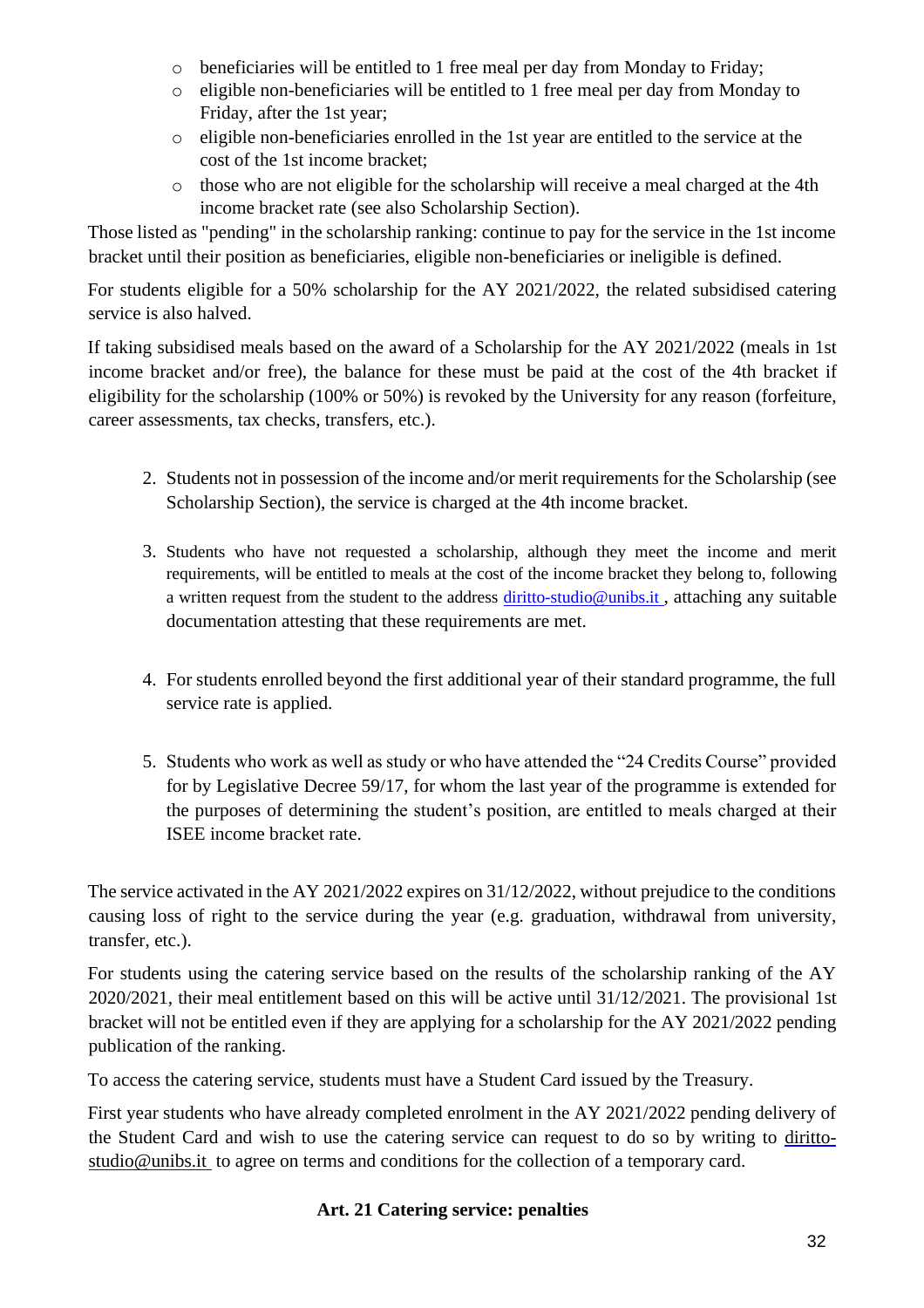#### **The following are considered sanctionable behaviours:**

- **1.** Possession and/or use of someone else's university card;
- **2.** Transfer of your university card to someone else;
- **3.** Refusing to show the card and an ID document upon request by University staff, or staff in charge, or by catering staff;
- **4.** Failure to report the theft or loss of the card within 3 days of the event to the address [diritto](mailto:diritto-studio@unibs.it)[studio@unibs.it ;](mailto:diritto-studio@unibs.it)
- **5.** Behaviours that hinder the orderly use of the service or prevent its smooth running.

In the event that the user is found guilty of one or more of the situations or behaviours mentioned above, the following sanctions are established:

- a) **Fine** (for the first notification as per parts 3, 4 and 5);
- b) **Temporary ban on access to the catering service for one month** (for the first offence as per points 1 and 2 and for repeated offences as per points 3, 4, and 5)

c) **Revocation of access to the catering service for the entire Academic Year** (due to repeated offences as per points 1, 2 and 5).

The sanctions are imposed with a Chancellor's measure and are taken according to the procedure provided for by the current Student Regulations.

## **Art. 22 - PROCESSING OF PERSONAL DATA**

The processing of personal data provided by candidates for the above purposes is carried out in accordance with Legislative Decree no. 196 of 2003 (Personal Data Protection Code) and its subsequent amendments and additions and in compliance with the EU Regulation - GDPR (General Data Protection Regulation).

The Data Controller is the University of Brescia, in the person of the Magnificent Chancellor, who has appointed as Data Protection Officer (DPO) the Company Frareg S.r.l. in the person of Dr. Stefano Guido, who can be contacted at the following email address: [rpd@unibs.it](mailto:rpd@unibs.it)

Underage candidates, before communicating their data to the University, are required to read the information carefully together with their parents or guardians. The legal representatives of underage users can exercise their rights by writing to  $rpd@$  unibs.it.

The processing of the personal data provided by the candidates when participating in the selection of this Call for Applications is aimed solely at carrying out selection activities and will be carried out by the personnel in charge of the procedure, including through the use of computerised procedures, in the ways and within the limits necessary to pursue the aforementioned purposes, even in the event of disclosure to third parties. The processing will also be carried out by CINECA - Consorzio interuniversitario, by In4matic S.r.l. with registered office in via Garibaldi, 100 - Chignolo Po' (PV), by Il CERCHIO Società. Coop. Sociale with registered office in via Brescia, 59 - Cremona, by Edenred Italia S.r.l. with registered office in via Pirelli, 18 - Milan and by Compass Group Italia S.p.A. with registered office in via Scarsellini, 14 - Milan.

An updated list of external managers may be requested from the Data Controller at any time. In particular, it is aimed at:

- carrying out all the activities necessary to allow access to student services;
- fulfilment of legal and contractual obligations;
- fulfilment of specific requests from the data subject before the conclusion of the contract;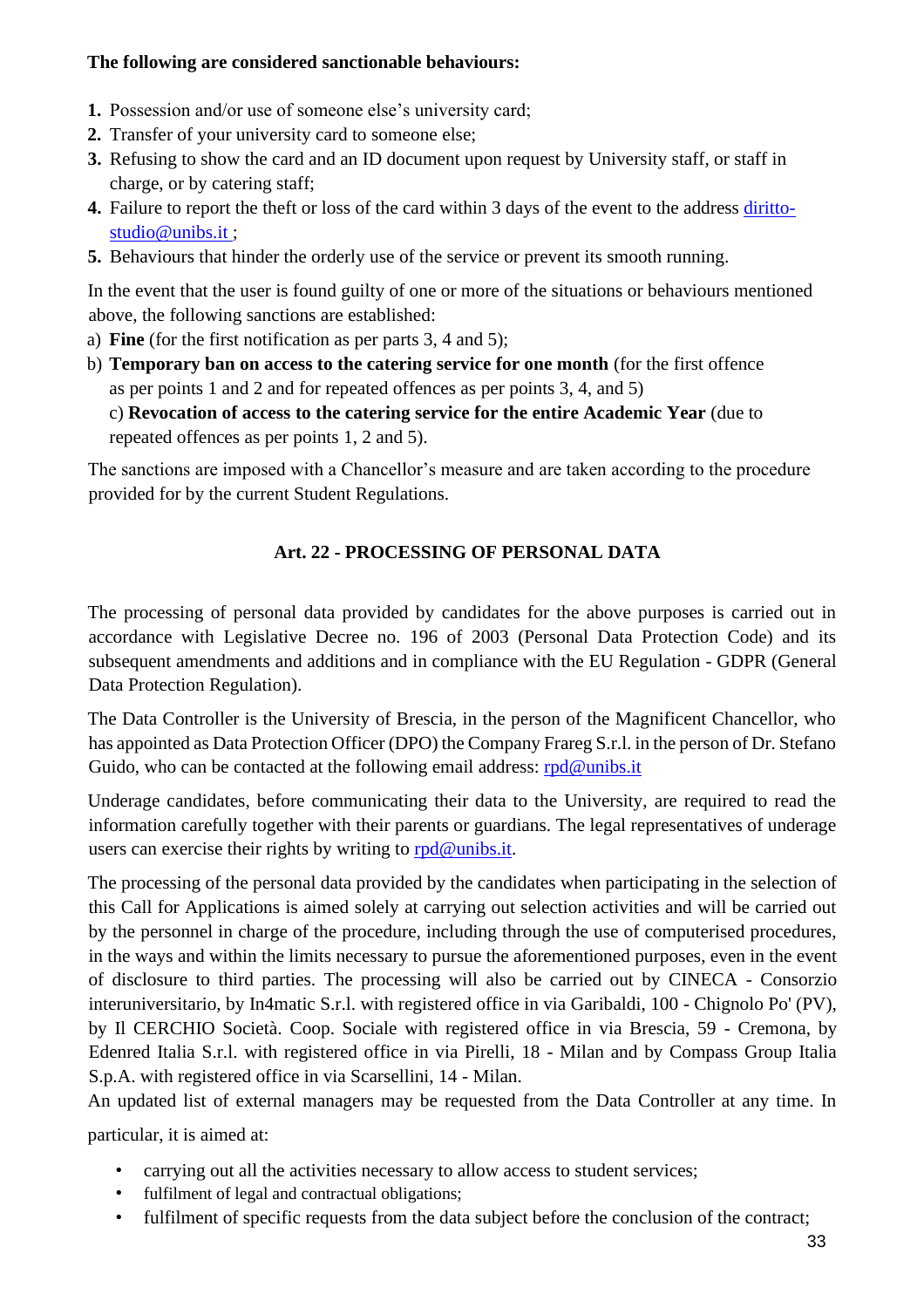- management of any complaints and/or disputes;
- prevention/repression of fraud and any illegal activity, also achieved by sharing information with other Universities or Entities managing services for the right to higher education.

This data must be provided for evaluation of the participation requirements, under penalty of exclusion from the selection procedure. The data transmitted by the data subject will be processed by means of appropriate guarantees and security measures - manual and/or electronic, in order to ensure their protection and confidentiality.

For any complaint arising from the processing of data, the data subject may contact the Guarantor for the protection of personal data and other competent public bodies.

To exercise their rights, the data subject may contact the Data Controller. Further information is available on the University website at the following link: [Privacy Policy of the University Portals](https://www.unibs.it/it/privacy-policy-dei-portali-di-ateneo)

## **Art. 23 Procedure Manager**

In accordance with Law no. 241 of 7 August 1990, Dr. Silvia Coppi, Head of the Services for the Right to Higher Education Unit of the University of Brescia, Viale Europa 39 - Brescia.

## **Art. 24 Final provisions**

We inform you that, on the basis of art. 71 of Presidential Decree 445 of 28/12/2000, the Administration will carry out appropriate checks, including sample checks and in all cases where there are well-founded doubts as to the truthfulness of what has been declared. For all matters not covered by this call for applications, the laws and regulations in force regarding public competitions and university study awards will apply.

For information on the call for applications, please contact the Services for the Right to Higher Education Unit of the University of Brescia, Viale Europa 39 - Brescia, telephone: (+39) 030 2016011, email: [diritto-studio@unibs.it](mailto:diritto-studio@unibs.it)

You can view the FAQ for the various services at the following link: https:[//www.unibs.it/it/info/tutte-le-faq](http://www.unibs.it/it/info/tutte-le-faq)

This call is published on the University website [\(www.unibs.it\)](http://www.unibs.it/).

Brescia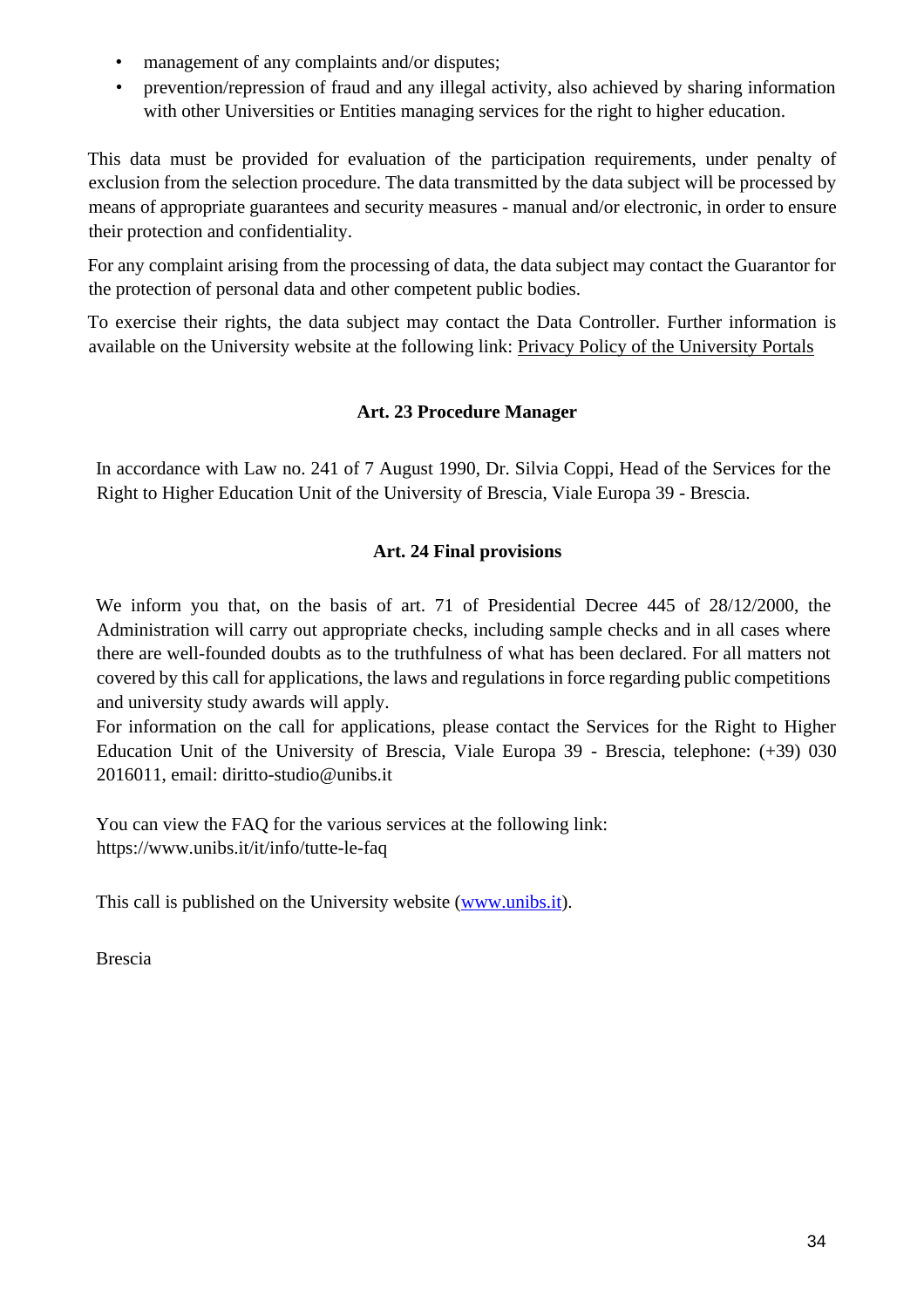# Signed THE CHANCELLOR (Prof. Maurizio Tira) Digitally signed pursuant to art. 24 of Legislative Decree 82/05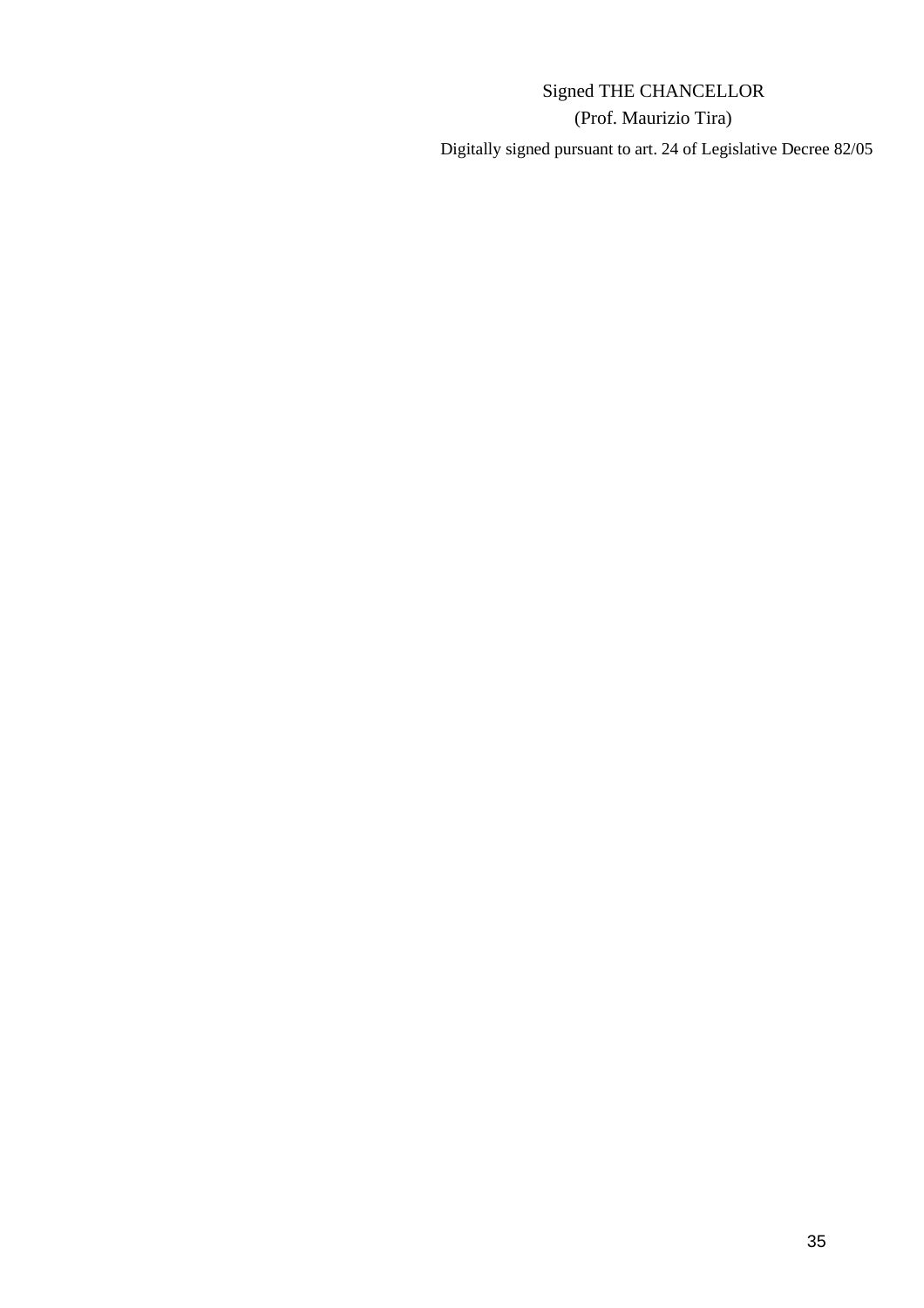## **ANNEX 1: LIST OF MUNICIPALITIES CONSIDERED "ON-SITE" AND "COMMUTER"**

| "ON-SITE"<br><b>MUNICIPALITY</b> | Prov.     | "COMMUTER"<br><b>MUNICIPALITY</b> | Prov.     |
|----------------------------------|-----------|-----------------------------------|-----------|
| <b>BORGOSATOLLO</b>              | <b>BS</b> | <b>AZZANO MELLA</b>               | <b>BS</b> |
| <b>BOTTICINO</b>                 | <b>BS</b> | <b>BAGNOLO MELLA</b>              | <b>BS</b> |
| <b>BOVEZZO</b>                   | <b>BS</b> | <b>CAINO</b>                      | <b>BS</b> |
| <b>BRESCIA</b>                   | <b>BS</b> | <b>CAPRIANO DEL COLLE</b>         | <b>BS</b> |
| <b>CASTELMELLA</b>               | <b>BS</b> | <b>CASTEGNATO</b>                 | <b>BS</b> |
| CASTENEDOLO                      | <b>BS</b> | <b>CHIARI</b>                     | <b>BS</b> |
| <b>CELLATICA</b>                 | <b>BS</b> | <b>COCCAGLIO</b>                  | <b>BS</b> |
| <b>COLLEBEATO</b>                | <b>BS</b> | <b>COLOGNE</b>                    | <b>BS</b> |
| <b>CONCESIO</b>                  | <b>BS</b> | DESENZANO D.G.                    | <b>BS</b> |
| <b>FLERO</b>                     | <b>BS</b> | <b>GARDONE V.T.</b>               | <b>BS</b> |
| <b>GUSSAGO</b>                   | <b>BS</b> | <b>GHEDI</b>                      | <b>BS</b> |
| <b>NAVE</b>                      | <b>BS</b> | <b>LOGRATO</b>                    | <b>BS</b> |
| <b>PONCARALE</b>                 | <b>BS</b> | <b>LUMEZZANE</b>                  | <b>BS</b> |
| <b>REZZATO</b>                   | <b>BS</b> | <b>MACLODIO</b>                   | <b>BS</b> |
| <b>RONCADELLE</b>                | <b>BS</b> | <b>MAIRANO</b>                    | <b>BS</b> |
| <b>SAN ZENO NAVIGLIO</b>         | <b>BS</b> | <b>MANERBIO</b>                   | <b>BS</b> |
|                                  |           | <b>MAZZANO</b>                    | <b>BS</b> |
|                                  |           | <b>MONTIRONE</b>                  | <b>BS</b> |
|                                  |           | <b>OSPITALETTO</b>                | <b>BS</b> |
|                                  |           | PADERNO FRANCIACORTA              | <b>BS</b> |
|                                  |           | <b>PASSIRANO</b>                  | <b>BS</b> |
|                                  |           | PESCHIERA DEL GARDA               | <b>VR</b> |
|                                  |           | PROVAGLIO D'ISEO                  | <b>BS</b> |
|                                  |           | <b>ROVATO</b>                     | <b>BS</b> |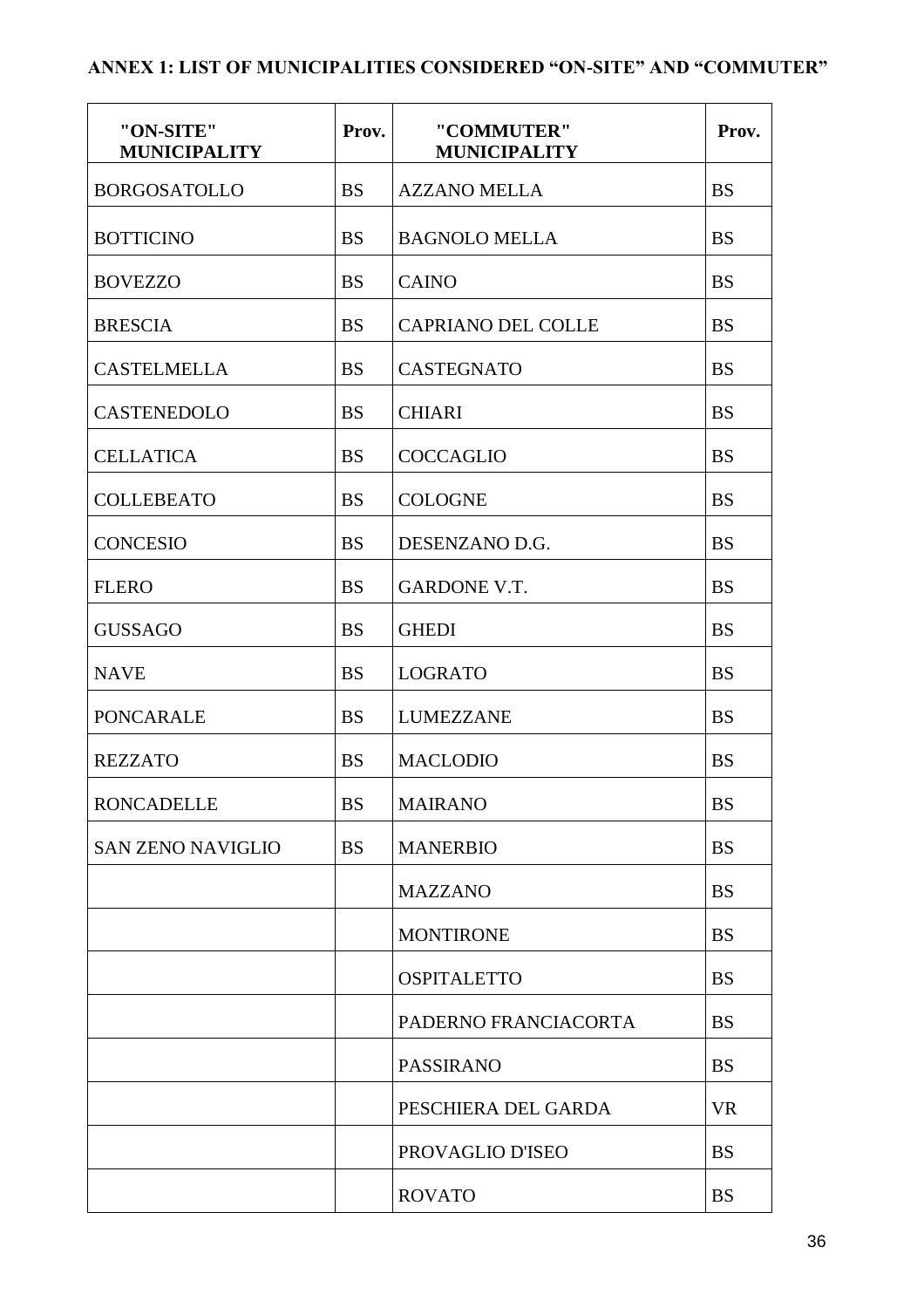|  | <b>SAREZZO</b>          | BS        |
|--|-------------------------|-----------|
|  | <b>TORBOLE CASAGLIA</b> | <b>BS</b> |
|  | <b>VILLA CARCINA</b>    | BS        |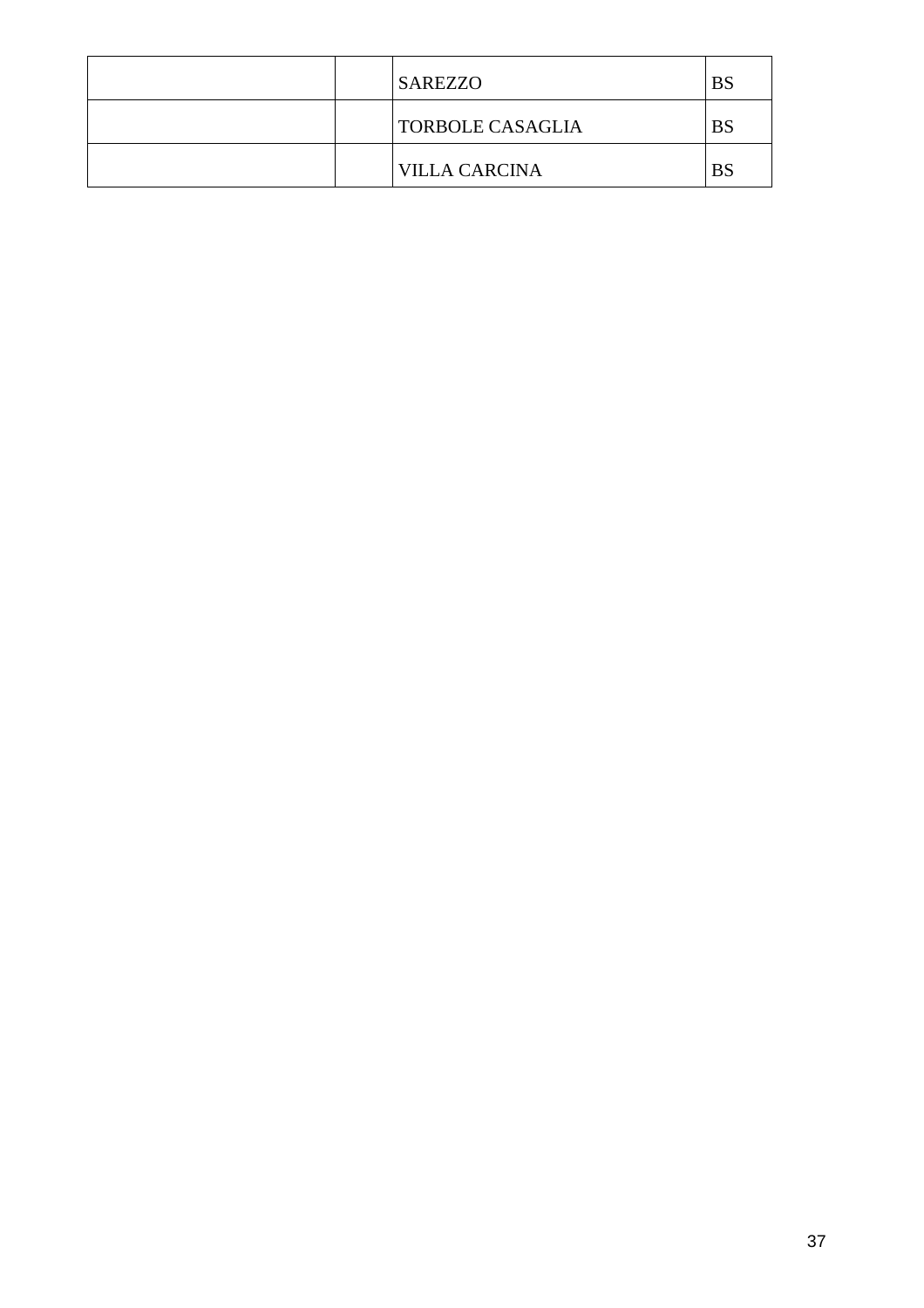#### **ANNEX 2: MIUR NOTE 04/06/2007 FORMULA FOR EVALUATING HIGH SCHOOL DIPLOMAS AWARDED OUTSIDE OF ITALY**

**The mathematical formulae applied by universities, based on indications provided by the Ministry for Universities and Research (MURST) and confirmed by MIUR with the Note of 4 June 2007, for the evaluation of high school diplomas awarded outside of Italy, are published as follows:**

**1)** For Belgium

 $(G. d. - G. min.)$ G. I. =  $X 40 + 60$ 

( G. max. – G. min. )

where:

G. I.  $=$  Italian grade equivalent;

G.d. = diploma grade of the European country;

G. min. = minimum grade in the European country system;

G. max. = maximum grade in the European country system;

the numbers 40 and 60 indicate, respectively: 40 : the number of points of the Italian system minus one; 60: the minimum passing grade in Italy.

**2)** For all other countries, there may be two options:

- a) if the grade awarded is neither minimum nor maximum of those of the grading system of the country in question, the formula shown in part 1 is applied;
- b) if the grade awarded is either the minimum or maximum of those of the grading system of the country in question: given that the system has a required number of points that is lower than that of the Italian System, no direct correspondence can be made between the Italian minimum and maximum and the foreign minimum and maximum grades. Therefore, the following values corresponding to the Italian system are assigned to the foreign minimum and maximum:
- If: G. d.  $=$  G. max.

 $(12 h - 6)$ G. I. = 100 + (G. max. - G. min.)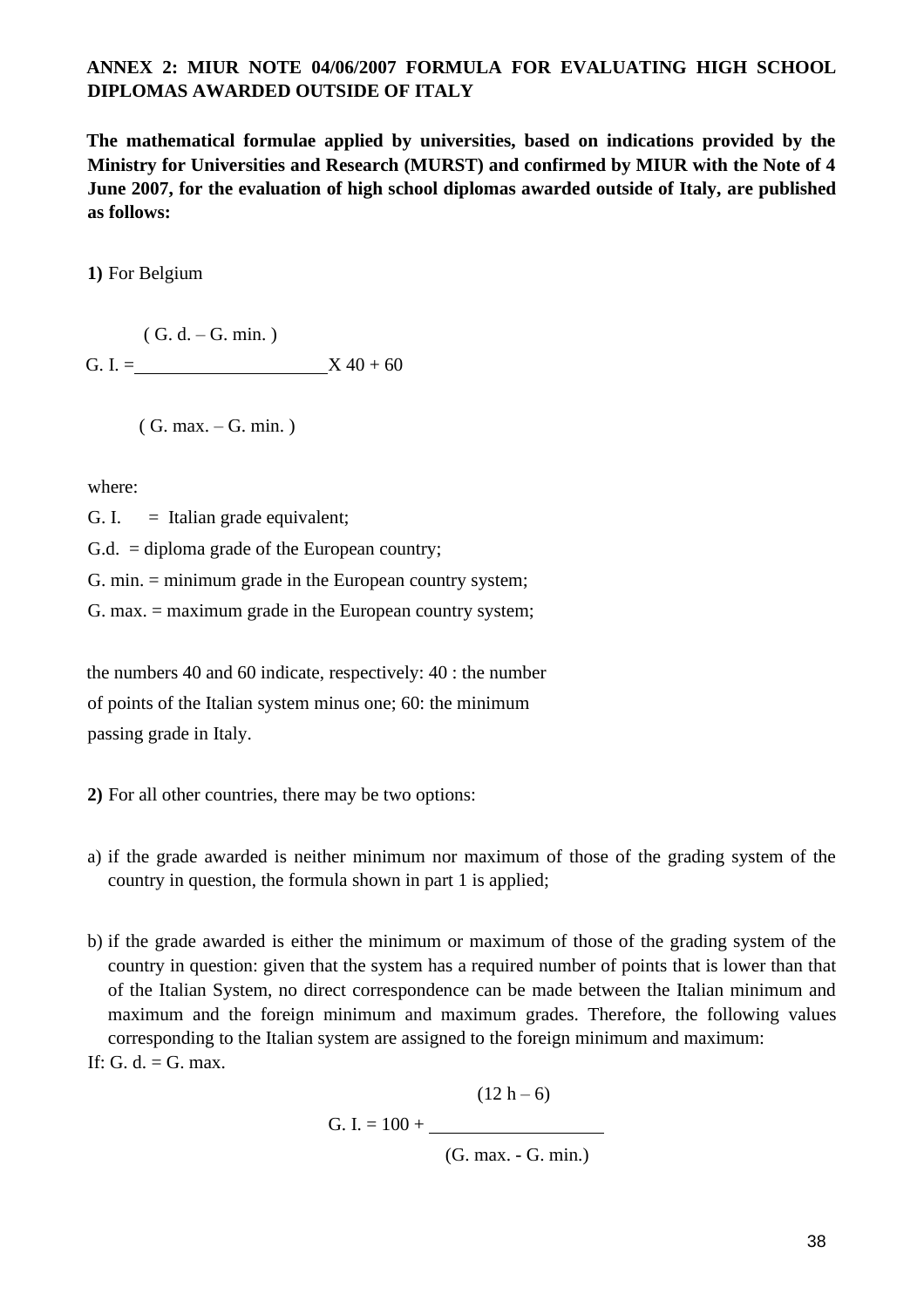If: G. d.  $=$  G. min

$$
(12 h - 6)
$$
  
G. I. = 60 - (G. max. - G. min.)

where:

(G. max. - G. min.) h

 $=$   $\frac{1}{2}$ 

48

and represents the grade approximation margin according to the Italian system (approx. 2% ). The Italian grade obtained by applying these formulae is approximated to the nearest quarter of a unit.